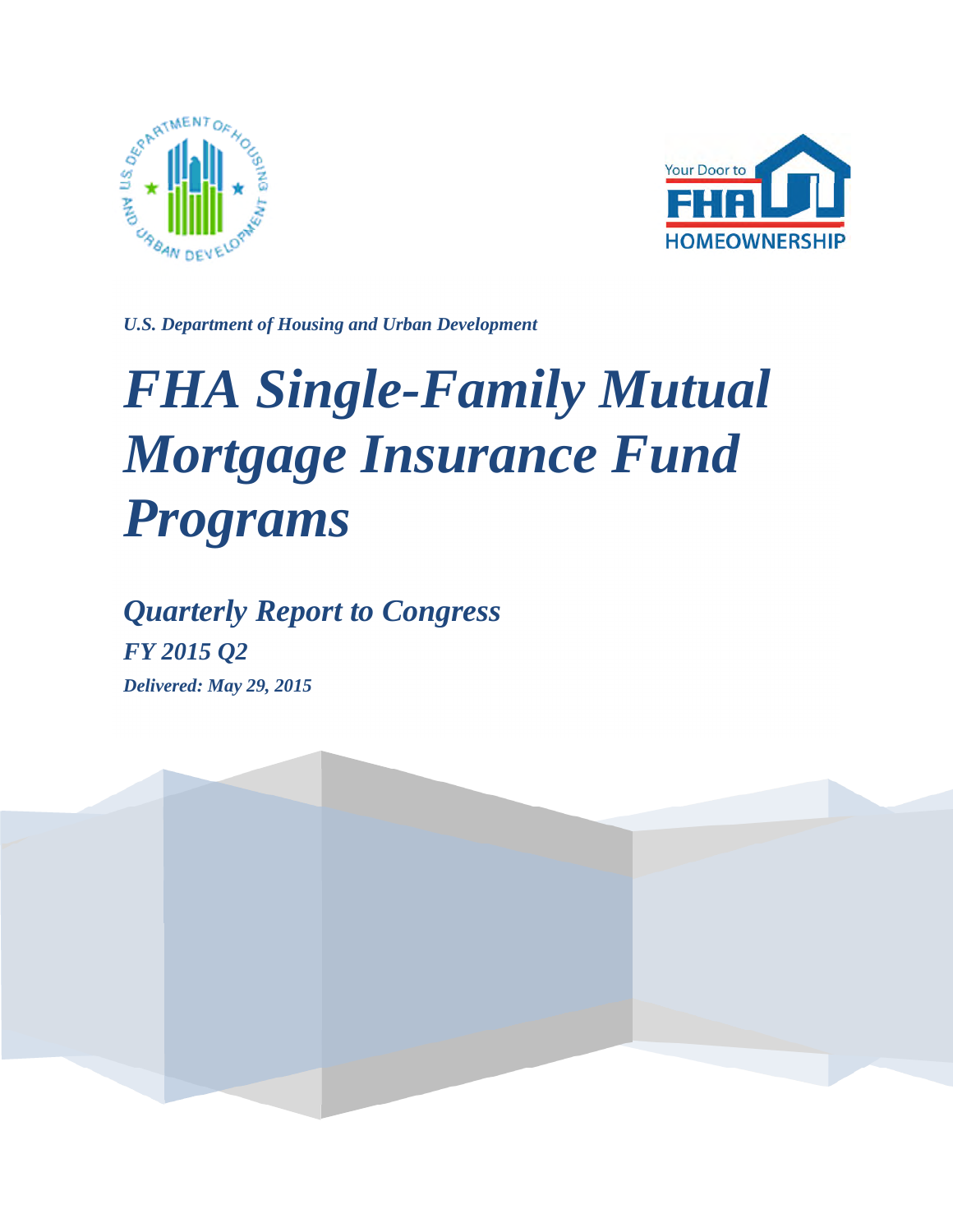#### **FOREWORD**

On behalf of Secretary Castro and Principal Deputy Assistant Secretary Edward Golding, and pursuant to requirements of section 202(a)(5) of the National Housing Act, as amended by the FHA Modernization Act of 2008 (Public Law 110-289, Page 122 Stat. 2834), I am herewith transmitting the Fiscal Year 2015 Second Quarter Report. This report covers mortgages that are obligations of the Mutual Mortgage Insurance (MMI) Fund of the Federal Housing Administration. The reporting period covers January 1, 2015 through March 31, 2015.

This quarterly report provides detailed information on the composition and credit quality of new insurance, and on FHA's financial position. In addition to this report to Congress, FHA provides information regarding the status of the single-family loan-guarantee portfolio via the publication of other complementary reports. All FHA reports can be found on the Office of Housing Reading Room on the [www.hud.gov](http://www.hud.gov/) website.

Also posted in the Office of Housing Reading Room are annual independent actuarial reviews of the MMI Fund and HUD's Annual Report to Congress on the financial status of that Fund. HUD posted the Actuarial Review and Annual Report to Congress for FY 2014 on November 17, 2014. The FY 2014 Annual Report, which summarizes an independent actuary's exhaustive analysis of the portfolio, includes detailed projections of future performance and discussion of economic risk to the MMI Fund. The Department is pleased to provide details to the Congress on how this report was prepared or to answer any questions about the information presented.

Sincerely,

Frank Vetrano Deputy Assistant Secretary Risk Management and Regulatory Affairs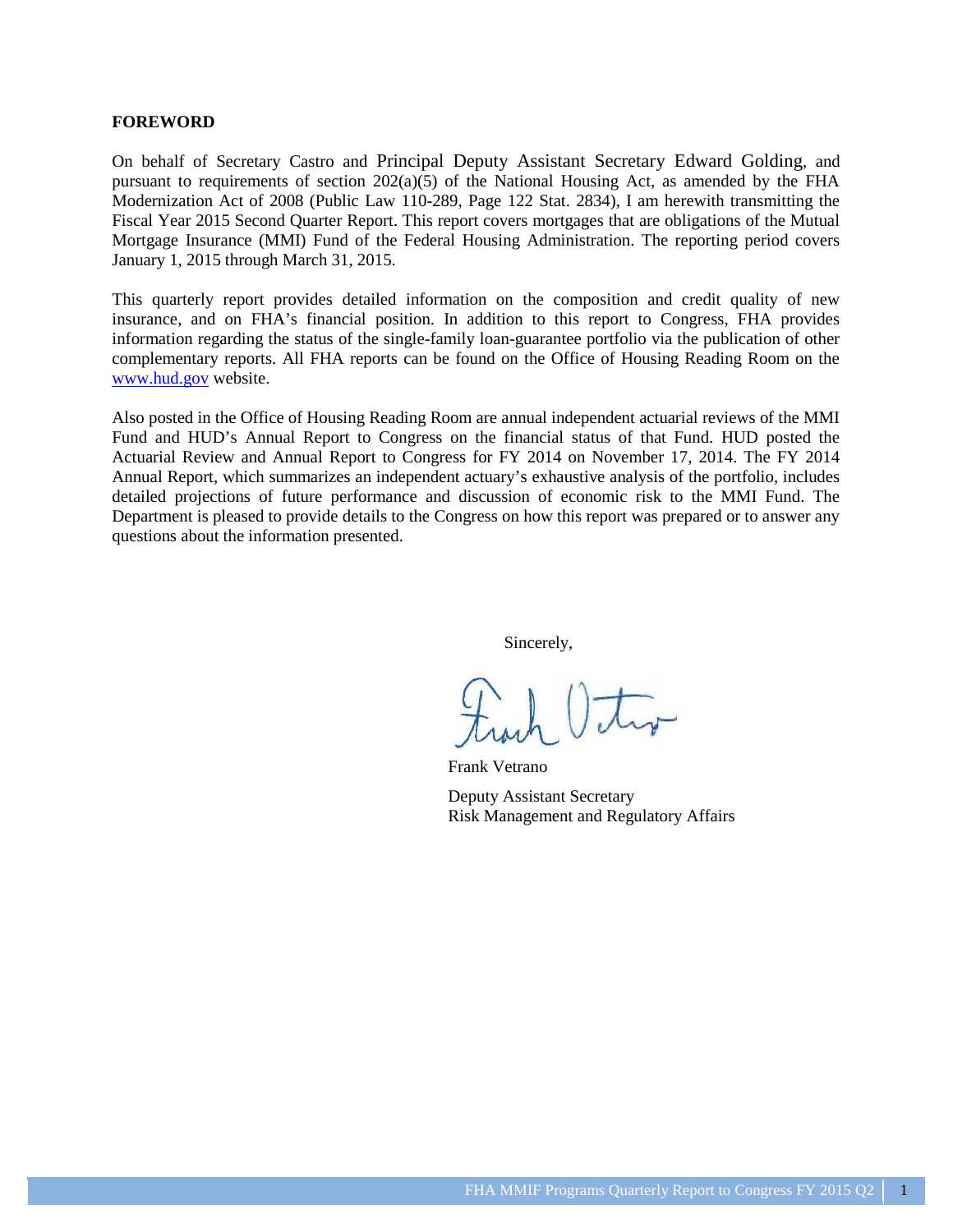



## **Quarterly Report to Congress on FHA Single-Family Mutual Mortgage Insurance Fund Programs**

**FY 2015 Q2**

**Data as of March 31, 2015**

# **U.S. Department of Housing and Urban Development Federal Housing Administration**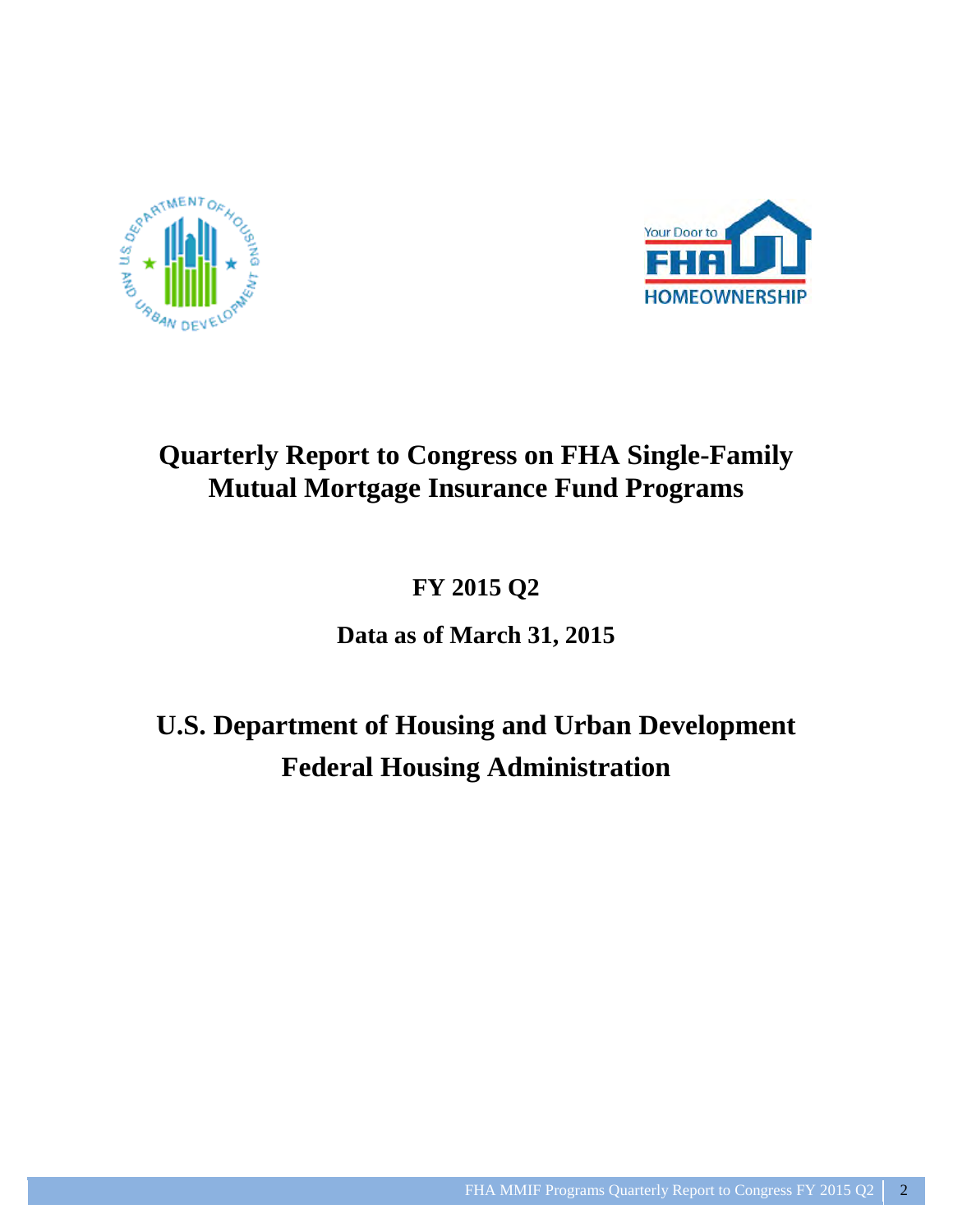This report is in fulfillment of the requirement under section 2118 of the Housing and Economic Recovery Act of 2008 (12 USC 1708(a)(5)) that HUD report to the Congress on a quarterly basis respecting mortgages that are an obligation of the Mutual Mortgage Insurance Fund. The specific items requested under the Act are:

|              | <b>Mandated Item</b>                                                                                                                                                        | <b>Summary</b>                                                                                                                                                                                                                                                                                                                                                                                       | Page                                      | <b>Exhibit</b>                                     |
|--------------|-----------------------------------------------------------------------------------------------------------------------------------------------------------------------------|------------------------------------------------------------------------------------------------------------------------------------------------------------------------------------------------------------------------------------------------------------------------------------------------------------------------------------------------------------------------------------------------------|-------------------------------------------|----------------------------------------------------|
|              | A) Cumulative volume of loan guarantee<br>commitments that have been made<br>during such fiscal year through the<br>end of the quarter for which the<br>report is submitted | Endorsements during the second<br>quarter were at virtually the same<br>level as the prior quarter,<br>suggesting that the decrease in<br>mortgage insurance premium has<br>not yet made a major impact on<br>endorsement activity. The HECM<br>endorsement volume, at \$3.9 billion<br>for the second quarter of FY 2015,<br>represents a decrease of 2 percent<br>from the same period in FY 2014. | $\frac{5}{2}, \frac{17}{2},$<br><u>18</u> | <u>1, A-1</u>                                      |
|              | B) Types of loans insured, categorized<br>by risk                                                                                                                           | The average credit score this quarter<br>remained at 677. Share of 720+ credit<br>score loans increased slightly this<br>quarter from last quarter's 7-year low.<br>Average borrower loan-to-value ratio<br>decreased slightly to 93.5 percent.                                                                                                                                                      | 6, 7, 8,<br>19, 20,<br>21, 22             | 2, 3, 4,<br><u>A-3,</u><br>$A-4$<br>$A-5$<br>$A-6$ |
| $\mathbf{C}$ | Any significant changes between<br>actual and projected claim and<br>prepayment activity                                                                                    | Continued low interest rates have<br>yielded year-to-date prepayment<br>activity that is 57 percent above<br>actuarial predictions. Claim payments<br>are running 37 percent below<br>predicted levels for the year by dollar<br>amount.                                                                                                                                                             | 9, 23                                     | $5, A-7$                                           |
| D)           | Projected versus actual loss rates                                                                                                                                          | The year-to-date net loss rate on claim<br>activity (50.06 percent) remained<br>below the actuarial projection of 54.37<br>percent.                                                                                                                                                                                                                                                                  | $\overline{9}$                            | $\overline{5}$                                     |
| E)           | Updated projections of the annual<br>subsidy rates                                                                                                                          | The budget execution credit subsidy<br>rate (CSR) for FY 2015 Q2 is at -5.35<br>percent and -0.40 percent for forward<br>loans and HECMs, respectively.                                                                                                                                                                                                                                              | <u>10</u>                                 | <u>6</u>                                           |

| <b>Other</b>                  | Summary                                                                                                               | Page | Exhibit |
|-------------------------------|-----------------------------------------------------------------------------------------------------------------------|------|---------|
| <b>MMI Fund Balances</b><br>F | MMI Fund account balances at the end<br>of FY 2015 Q2 were \$46.3 billion,<br>slightly higher than the prior quarter. |      |         |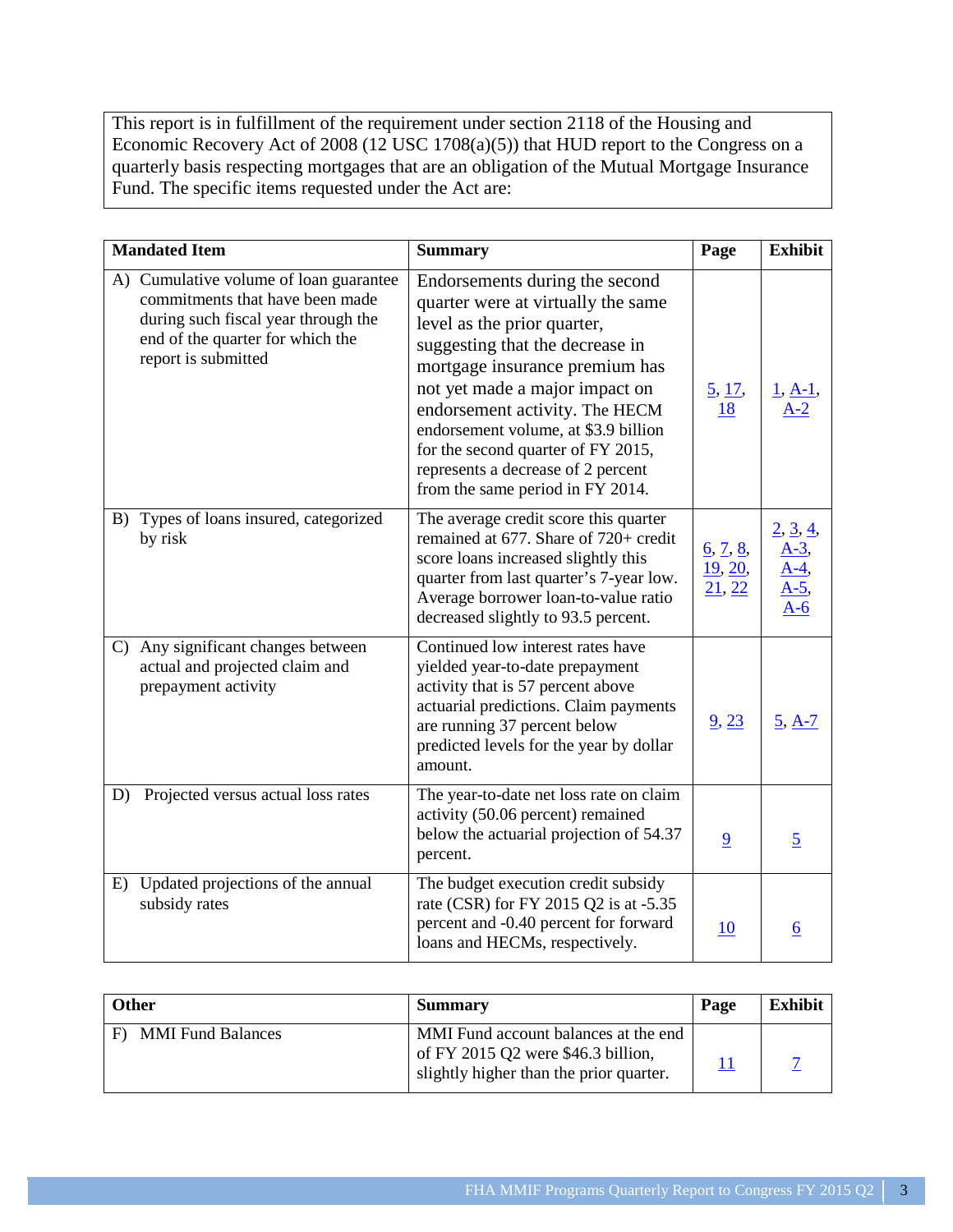| <b>Other</b>                     | <b>Summary</b>                                                                                                                                                                                                                                                 | Page      | <b>Exhibit</b> |
|----------------------------------|----------------------------------------------------------------------------------------------------------------------------------------------------------------------------------------------------------------------------------------------------------------|-----------|----------------|
| G) Business-Operations Cash Flow | Core business-operations cash flow in<br>FY 2015 Q2 was \$132 million. FHA<br>paid \$4.1 billion in claims and<br>property expenses, and received \$4.4<br>billion in revenues from premium<br>collections, sale of notes and<br>properties and other revenue. | <u>12</u> |                |
| H) Early Period Delinquency      | Early period delinquency (EPD) rates<br>increased from the previous quarter<br>from $0.42$ to $0.46$ percent.                                                                                                                                                  | <u>13</u> |                |
| Serious Delinquency Rates<br>I)  | The portfolio-level serious<br>delinquency rate decreased this quarter<br>to 6.42 percent, the lowest level since<br>the beginning of the crisis.                                                                                                              | 14, 15    | 10, 11         |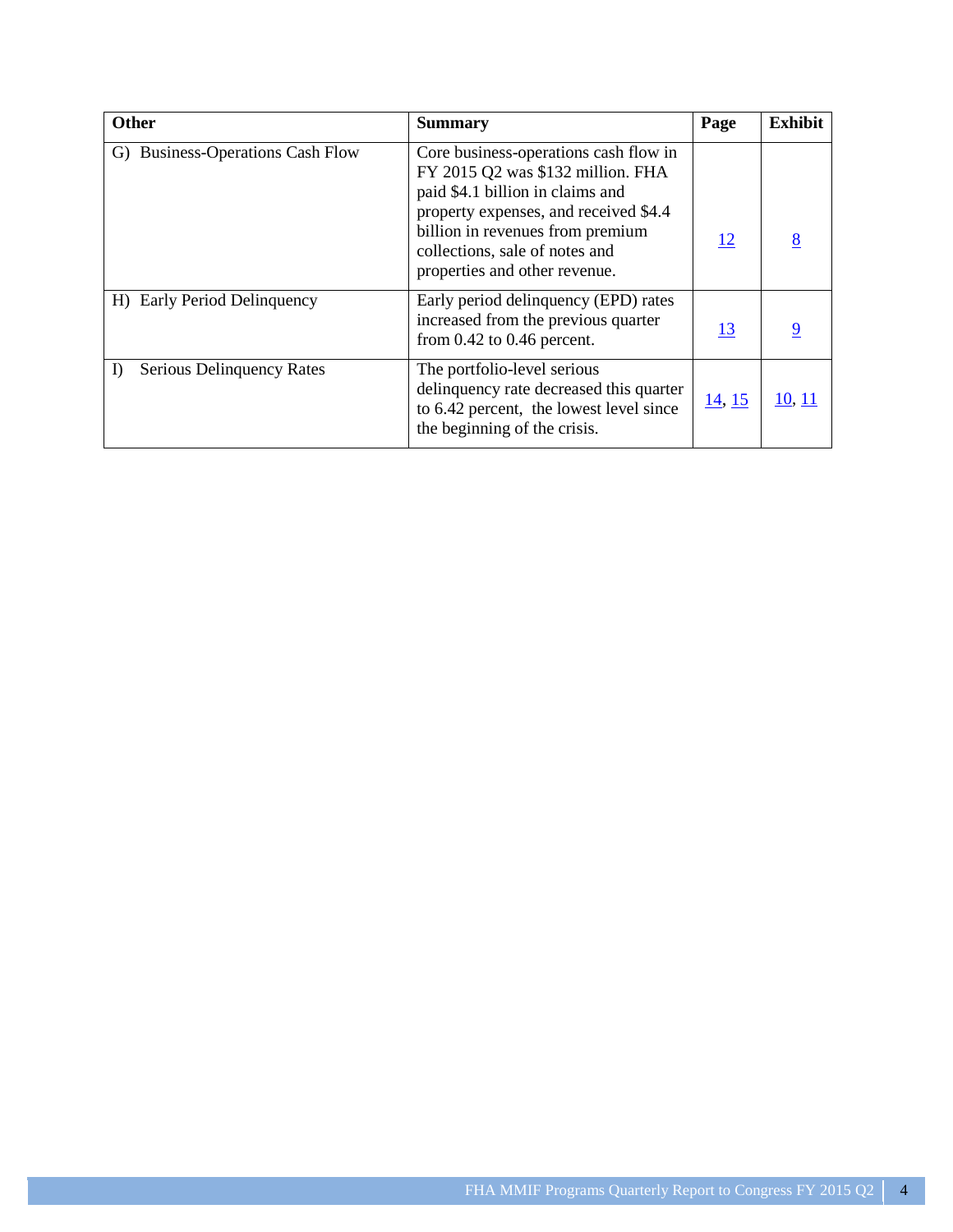## <span id="page-5-0"></span>**Endorsement Activity**

During the second quarter of Fiscal Year (FY) 2015, the FHA endorsed 199,962 forward mortgages for insurance, virtually the same level as the prior quarter. This suggests that the decrease in FHA forward loan mortgage insurance premium (MIP) which went into effect on January 26, 2015 has not yet made a major impact on endorsement activity. However, recent application activity has indicated endorsement volume may rise in coming quarters. FHA-to-FHA refinance activity, in terms of endorsed loans, increased by 67 percent from the year-earlier period, from 31,201 to 52,099. Overall, refinance levels increased by 11 percent. (Exhibit 1, Exhibit A-1)

The dollar volume of refinance endorsements (Conventional to FHA and FHA to FHA) in this quarter was 51 percent above the year-earlier period, while the volume of all forward-loan endorsements was up 31 percent. (Exhibit A-2)

The HECM endorsement volume, \$3.9 billion for the second quarter of FY 2015, represents a decrease of two percent from the same period in FY 2014. HECM endorsement counts in Q2 (14,287) were down four percent from FY 2014 Q2.



#### <span id="page-5-1"></span>**Exhibit 1: Endorsement Counts by Fiscal Year and Quarter**

SOURCE: U.S. Department of HUD/FHA, April 2015.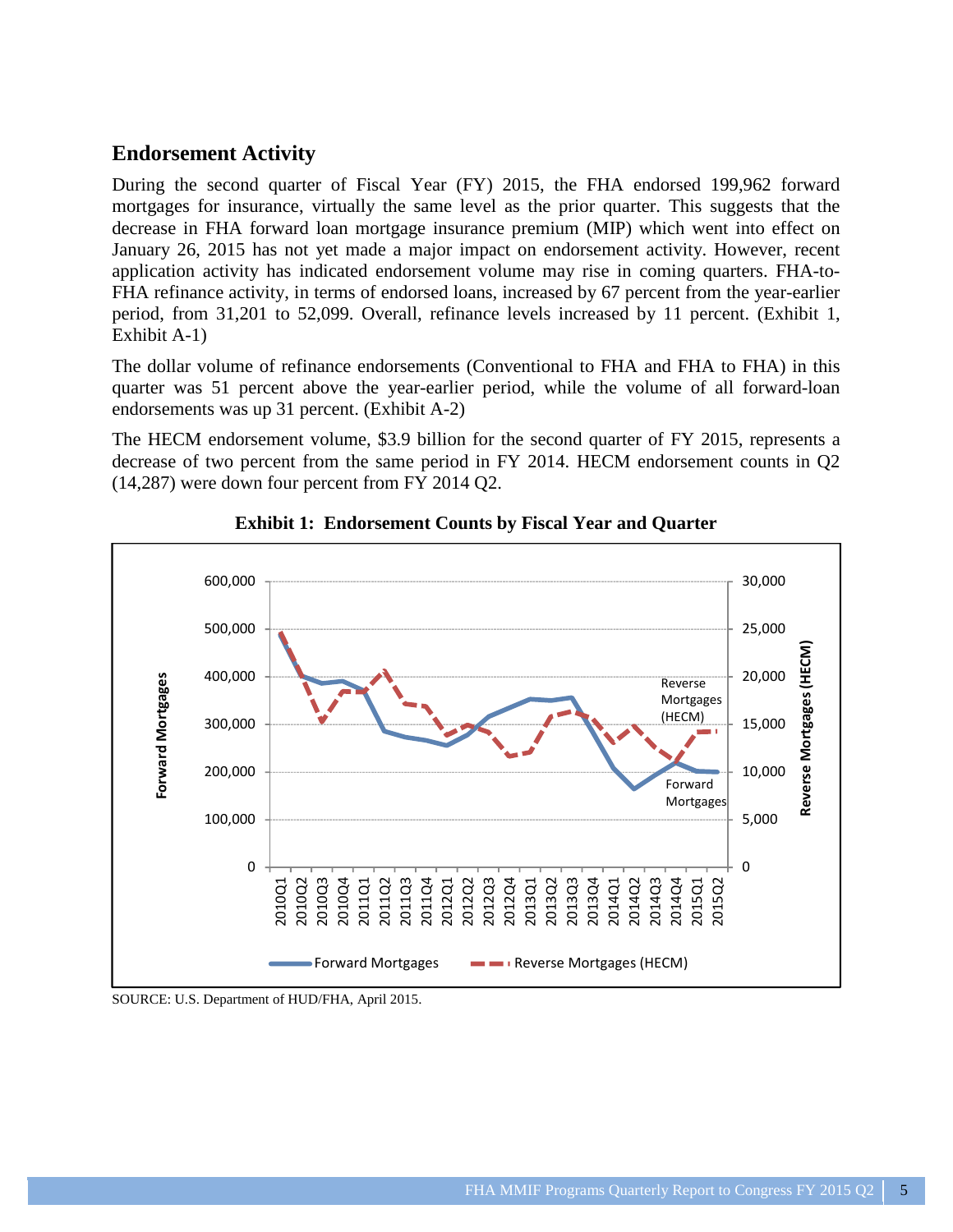## <span id="page-6-0"></span>**Borrower Credit Scores**

Borrower credit scores continued to decline from the record highs of 2011, but remain well above the levels preceding the mortgage and credit crisis. The Q2 score of 677 was the same as FY 2015 Q1 scores and six points below the FY 2014 Q2 score. (Exhibit 2, Exhibit A-4)



<span id="page-6-1"></span>**Exhibit 2: Average Borrower Credit Scores by Quarter**

SOURCE: U.S. Department of HUD/FHA, April 2015.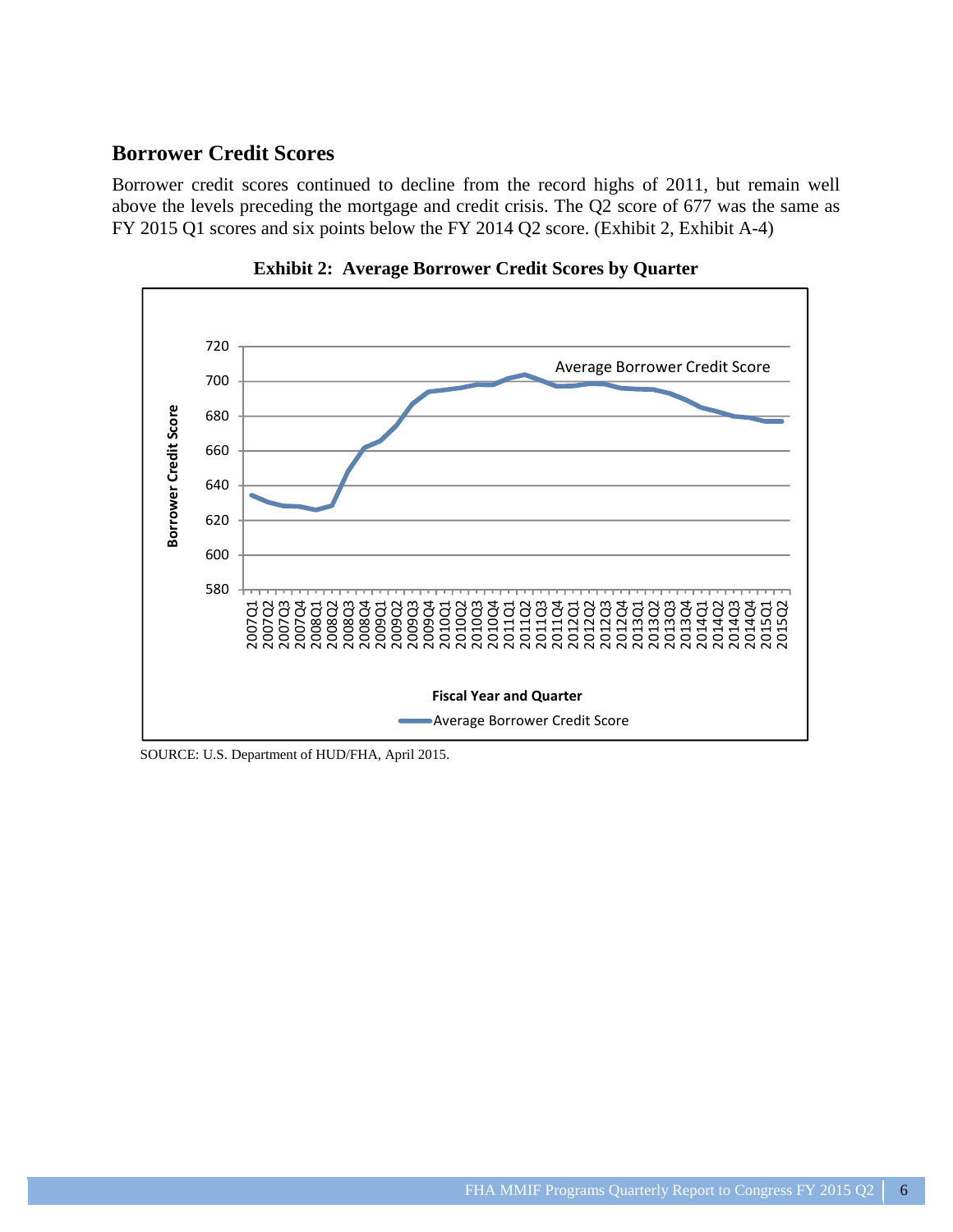<span id="page-7-0"></span>As shown in Exhibit 3, the distribution of borrower credit scores continued the course of the previous two years. The core of the change is that a majority of the new loans (52.4 percent) come from the 620–679 credit score brackets. This share is the highest in at least 7 years for that bracket. In the most recent quarter, the 720+ score also saw a slight increase after reaching a historical low last quarter. The middle group, scores 680–719, is holding constant at just above 1 in 4 loans. The lowest credit scores (below 620) account for fractional percentages of loans. (Exhibit 3, Exhibit A-3)

A shift in FHA's risk profile could easily be lost by focusing on average credit score alone. As shown in Exhibit 3, loans with less than 620 credit score comprised almost 25 percent of total originations in 2009, compared to around 6 percent today. On the other hand, the share of loans with credit scores exceeding 720, which comprised more than one-third of FHA's production in 2011, is now under 20 percent. The distribution has normalized with the core business of FHA in the 640-679 range.



<span id="page-7-1"></span>**Exhibit 3: Distribution of Borrower Credit Scores by Quarter**

SOURCE: U.S. Department of HUD/FHA, April 2015.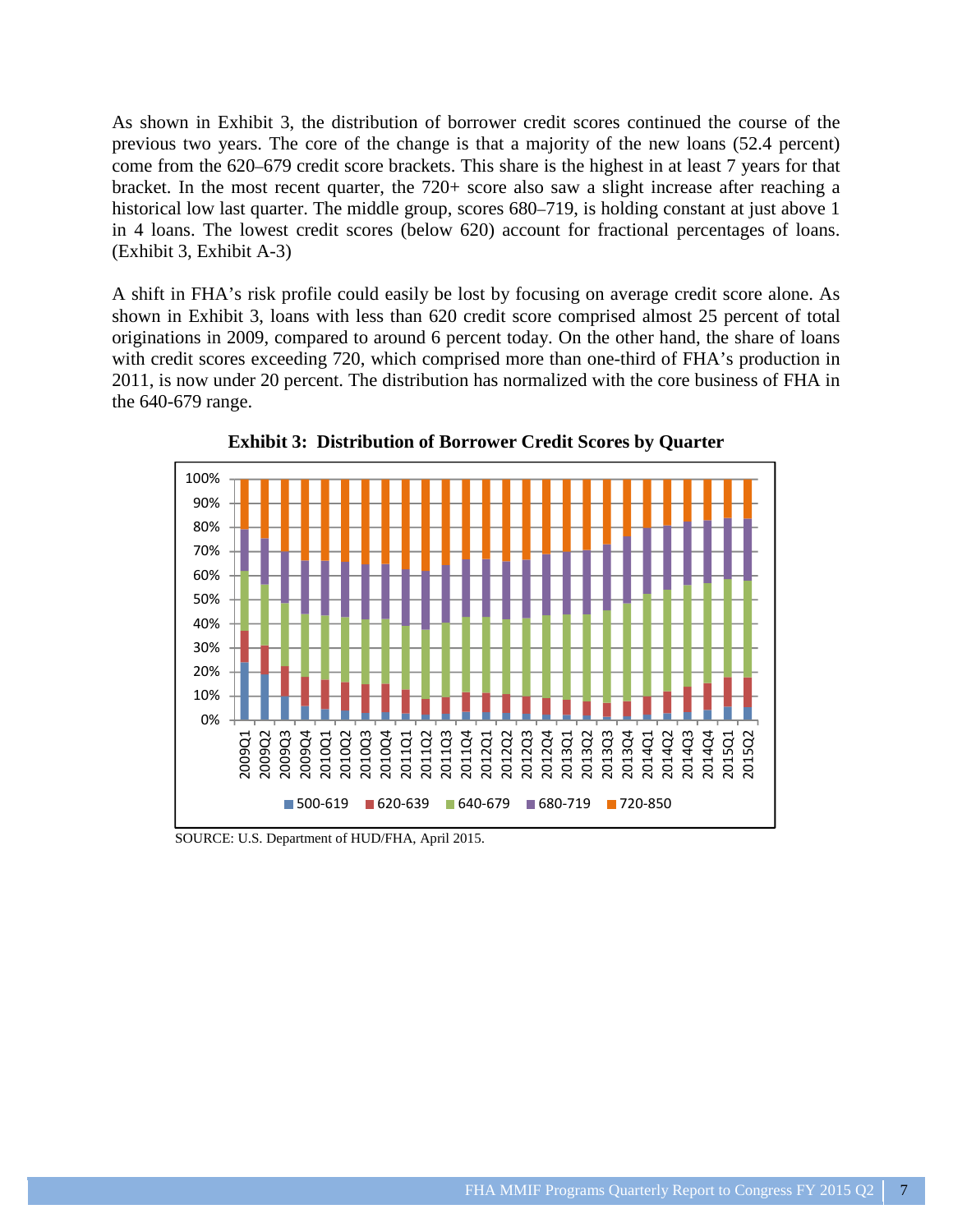## <span id="page-8-0"></span>**Average Loan-to-Value (LTV)**

The average LTV remained essentially unchanged for home purchase loans and slightly lower for all FHA loans combined. Although total endorsement volume has remained relatively stable from last quarter, FHA has seen a recent increase in FHA-to-FHA refinance activity. Because LTV ratios of refinance loans are typically lower than home purchase loans, the portfolio-wide LTV may benefit from an increase in refinance activity. Refinance loans in the last quarter were 33 percent of all endorsements, up from 23 percent in FY 2015 Q1. (Exhibit 4, Exhibit A-5, A-6)



<span id="page-8-1"></span>**Exhibit 4: Average Loan-to-Value (LTV) Ratios on New Insurance Endorsements** 

SOURCE: U.S. Department of HUD/FHA, April 2015.

<span id="page-8-2"></span><sup>&</sup>lt;sup>1</sup> Excludes streamline refinance activity.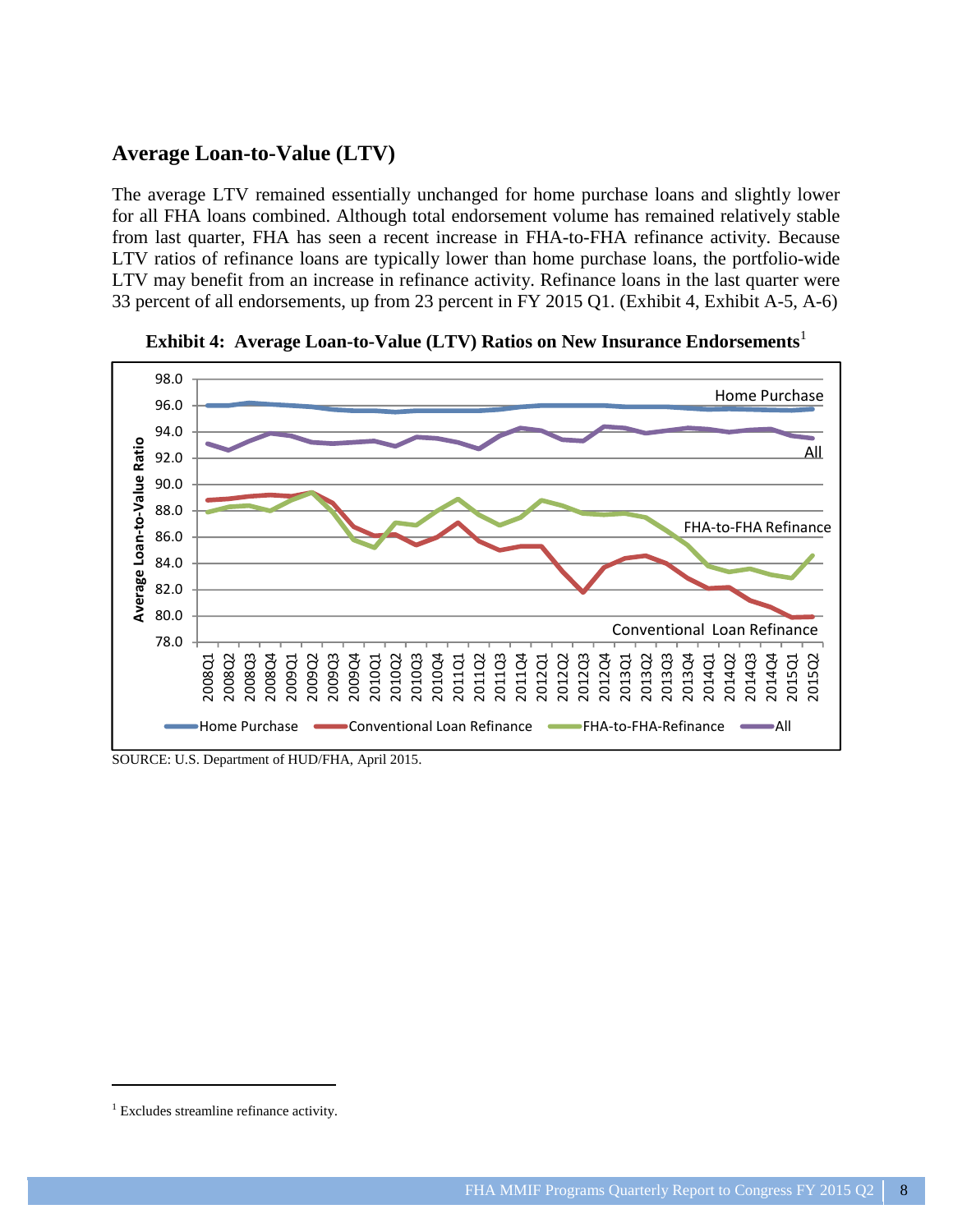## <span id="page-9-0"></span>**Predicted and Actual Termination and Claim-Loss Rates**

The predicted-versus-actual comparisons for FY 2015 are presented in Exhibit 5. As interest rates continue to stay below forecast values, prepayment speeds continue to be higher than anticipated by the 2014 Actuarial Study. Claims, however, continue to be well below actuarial predictions, though the deviation is smaller than in past years. The number of claims during FY 2015 (59,959) is 33 percent less than predicted (89,252). That deviation comes from a combination of continued foreclosure-processing delays in many states and more aggressive servicing actions to promote home retention. Neither of these are factors that can easily be captured in the actuarial forecast models, which are based upon behavioral relationships observed over many years. When institutional and/or borrower behaviors change, it can take a number of years for the actuarial models to have enough data to reset the behavioral patterns to adapt to those changes. (Exhibit 5)

| FHA Single-Family Mortgage Insurance<br>Termination and Claim Loss Experience to Date in Current Fiscal Year                                                                                |         |         |           |       |  |  |  |
|---------------------------------------------------------------------------------------------------------------------------------------------------------------------------------------------|---------|---------|-----------|-------|--|--|--|
| Percentage<br>Deviation<br>Deviation<br>(Actual minus<br>Year-To-Date<br>Year-To-Date<br>(Actual vs.<br>Predicted <sup>2</sup><br>Oct 2014 - Mar 2015<br>Predicted)<br>Predicted)<br>Actual |         |         |           |       |  |  |  |
| Prepayments (number)                                                                                                                                                                        | 271,018 | 424,526 | 153,508   | 57    |  |  |  |
| Claims (number) $3$                                                                                                                                                                         | 89,252  | 59,959  | $-29,293$ | $-33$ |  |  |  |
| Claims $(\$$ millions) <sup>3</sup>                                                                                                                                                         | 11,961  | 7,580   | $-4,381$  | $-37$ |  |  |  |
| Net Loss-on-Claims $(\%)^4$                                                                                                                                                                 | 54.37   | 50.06   | $-4.31$   | $-8$  |  |  |  |

<span id="page-9-1"></span>**Exhibit 5: Termination and Claim Loss Experience Compared to Forecasts**

<span id="page-9-2"></span><sup>&</sup>lt;sup>2</sup> Projections of prepayment counts, claim counts, and claim dollars are from the FY 2014 FHA financial statements. All projections shown here use quarterly forecasts and thus reflect cyclical trends throughout the year.

<span id="page-9-3"></span><sup>&</sup>lt;sup>3</sup> Claim payments and counts reported here include those for conveyance (foreclosure) claims, pre-foreclosure (short) sales, and claims paid in connection with sales of delinquent mortgages. They do not include payments for loss mitigation loan-workout actions.

<span id="page-9-4"></span><sup>&</sup>lt;sup>4</sup> These rates are losses as a percentage of the defaulted loan balance, for both conveyance and pre-foreclosure-sale claims. Includes only loans in the MMI Fund.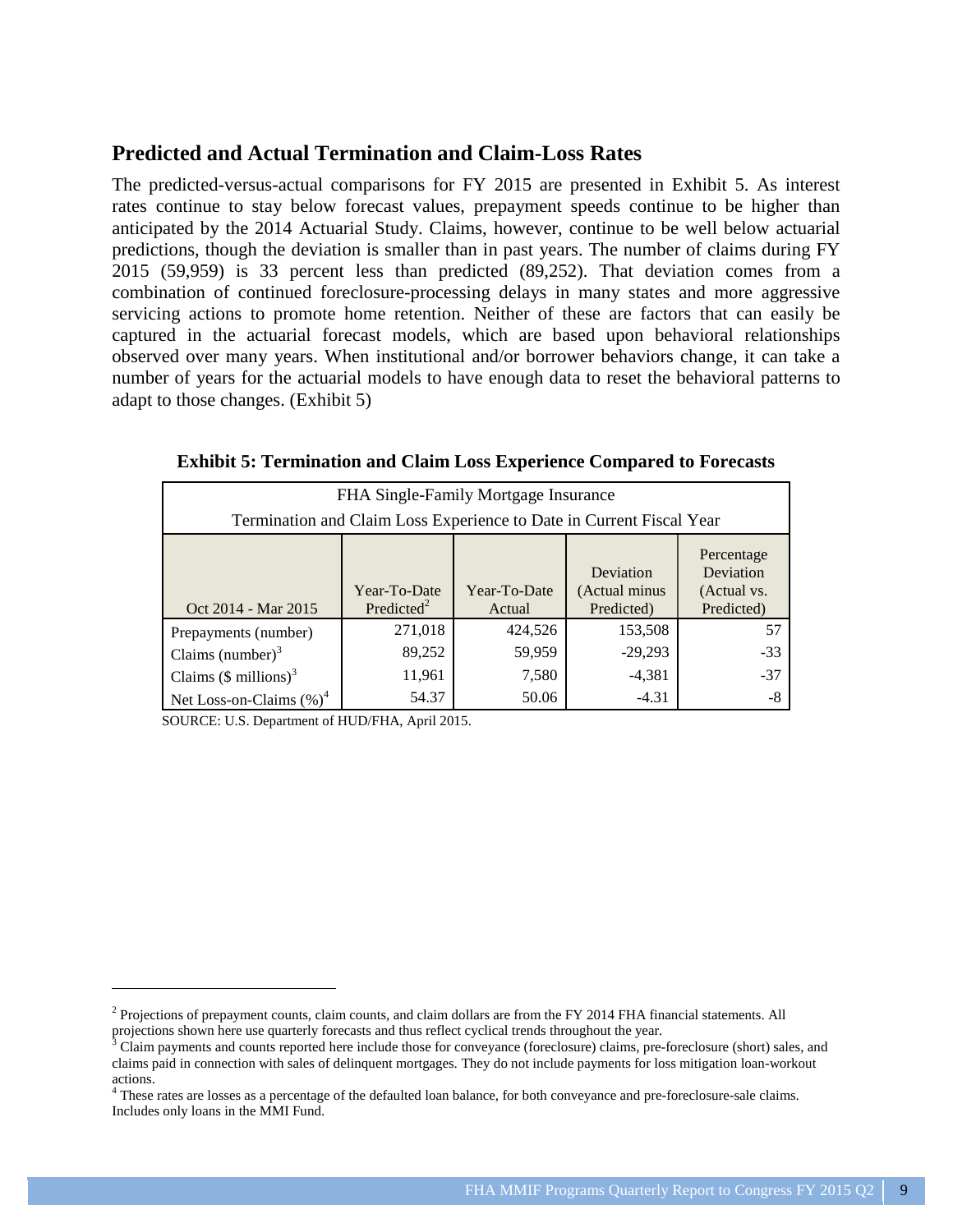## <span id="page-10-0"></span>**Budget Execution Credit Subsidy Rates**

Budget execution subsidy rates for forward loans have been revised from -9.03 percent to -5.35 percent for forward loans. HECM loans subsidy rates remained at -.40 as of FY 2015 Q2. (Exhibit 6)

| FHA Single-Family Mortgage Insurance<br>Budget Execution Credit Subsidy Rates (in percent) <sup>5</sup><br>FY 2015 Q2 |         |  |  |  |
|-----------------------------------------------------------------------------------------------------------------------|---------|--|--|--|
| Forward Loans                                                                                                         | $-5.35$ |  |  |  |
| Reverse Loans (HECM)                                                                                                  | $-0.40$ |  |  |  |

#### <span id="page-10-1"></span>**Exhibit 6: Budget Execution Credit Subsidy Rates**

<sup>&</sup>lt;sup>5</sup> Budget execution credit subsidy rates are the expected net present value, per dollar of new insurance endorsements, of all cash flows from insurance operations over the life of the loan guarantees as of the year of the insurance commitments. A negative rate means that the present value of premium revenues is expected to be greater than the present value of net claim expenses over the life of the guarantees, i.e., a negative subsidy. Loans with negative credit subsidies are expected to produce receipts for the federal budget. These initial budget-execution rates are those approved by the Office of Management and Budget for budget accounting. The rates are updated on an annual basis, once the guarantees are in place, to reflect both actual experience and updated forecasts of future loan performance and insurance cash flows.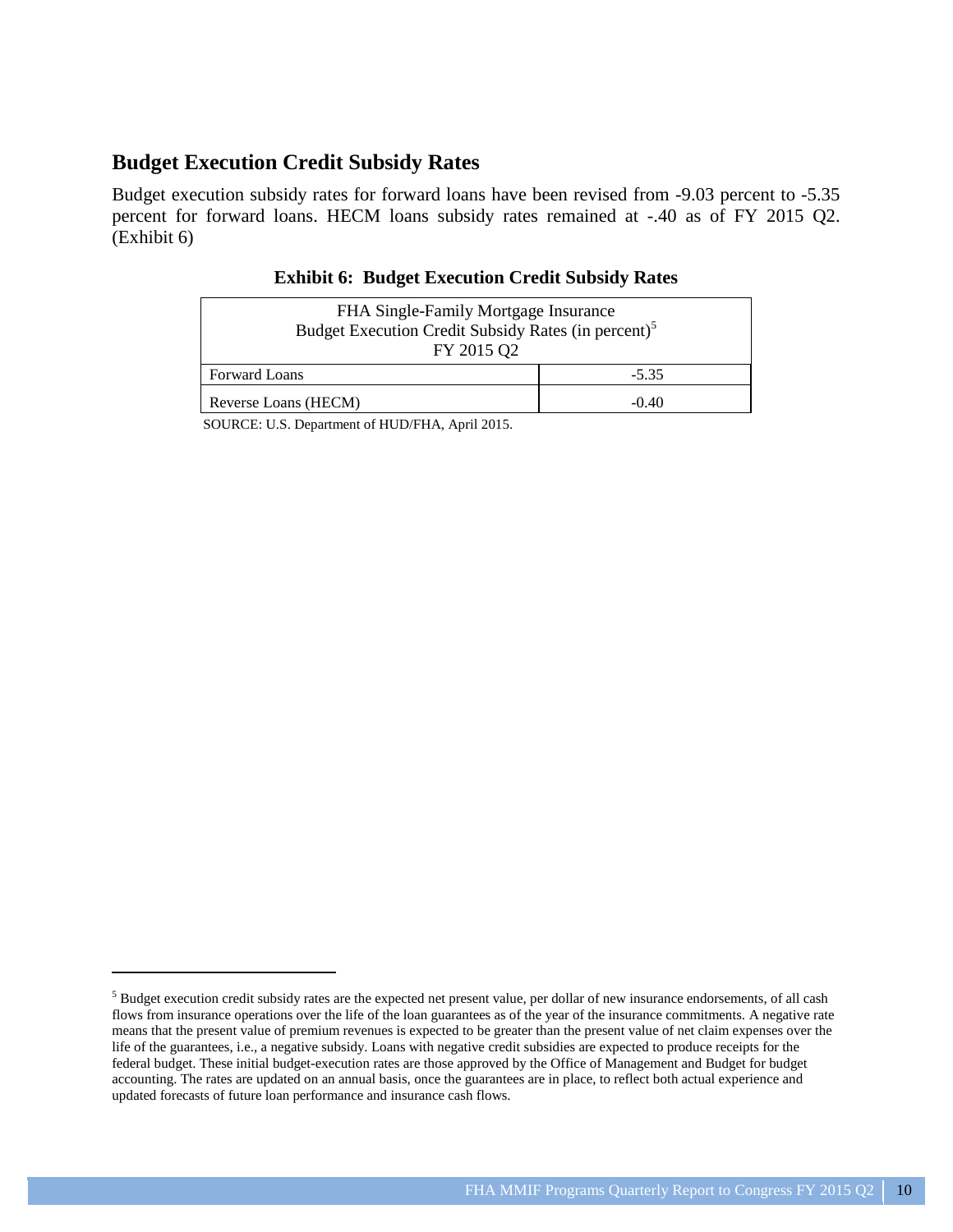## <span id="page-11-0"></span>**MMI Fund Balances**

As Exhibit 7 shows, MMI Fund account balances remained at \$46.3 billion in FY 2015 Q2. \$12.9 billion is held in the Capital Reserve account, and the other \$33.5 billion is held in the Financing account.

| FHA Single-Family Insurance<br>MMI Fund Account Balances by Quarter, FY 2010-FY 2015 <sup>6</sup><br>(\$ billions)                         |         |                  |      |      |  |  |  |
|--------------------------------------------------------------------------------------------------------------------------------------------|---------|------------------|------|------|--|--|--|
| <b>Capital Reserve</b><br>Financing<br>Total <sup>9</sup><br><b>Fiscal Year</b><br>Quarter<br>Account <sup>7</sup><br>Account <sup>8</sup> |         |                  |      |      |  |  |  |
| 2010                                                                                                                                       | Oct-Dec | 11.4             | 21.2 | 32.6 |  |  |  |
| 2010                                                                                                                                       | Jan-Mar | 12.0             | 20.2 | 32.2 |  |  |  |
| 2010                                                                                                                                       | Apr-Jun | 3.5              | 29.6 | 33.1 |  |  |  |
| 2010                                                                                                                                       | Jul-Sep | 4.4              | 28.9 | 33.3 |  |  |  |
| 2011                                                                                                                                       | Oct-Dec | 6.3              | 26.4 | 32.7 |  |  |  |
| 2011                                                                                                                                       | Jan-Mar | 7.7              | 23.9 | 31.6 |  |  |  |
| 2011                                                                                                                                       | Apr-Jun | 2.8              | 28.9 | 31.7 |  |  |  |
| 2011                                                                                                                                       | Jul-Sep | 4.7              | 29.0 | 33.7 |  |  |  |
| 2012                                                                                                                                       | Oct-Dec | 5.7              | 27.6 | 33.3 |  |  |  |
| 2012                                                                                                                                       | Jan-Mar | 7.0              | 25.3 | 32.3 |  |  |  |
| 2012                                                                                                                                       | Apr-Jun | 9.8              | 21.9 | 31.6 |  |  |  |
| 2012                                                                                                                                       | Jul-Sep | 3.3              | 35.1 | 38.4 |  |  |  |
| 2013                                                                                                                                       | Oct-Dec | 7.1              | 30.0 | 37.1 |  |  |  |
| 2013                                                                                                                                       | Jan-Mar | 11.0             | 25.1 | 36.1 |  |  |  |
| 2013                                                                                                                                       | Apr-Jun | 15.8             | 17.3 | 33.1 |  |  |  |
| 2013                                                                                                                                       | Jul-Sep | $\boldsymbol{0}$ | 48.4 | 48.4 |  |  |  |
| 2014                                                                                                                                       | Oct-Dec | 2.6              | 44.5 | 47.1 |  |  |  |
| 2014                                                                                                                                       | Jan-Mar | 2.2              | 43.6 | 45.8 |  |  |  |
| 2014                                                                                                                                       | Apr-Jun | 4.9              | 40.4 | 45.3 |  |  |  |
| 2014                                                                                                                                       | Jul-Sep | 7.3              | 38.9 | 46.2 |  |  |  |
| 2015                                                                                                                                       | Oct-Dec | 10.4             | 35.8 | 46.2 |  |  |  |
| 2015                                                                                                                                       | Jan-Mar | 12.9             | 33.5 | 46.3 |  |  |  |

<span id="page-11-1"></span>**Exhibit 7: MMI Fund Balances by Quarter, FY 2010–FY 2015**

<span id="page-11-2"></span>Only end-of-year balances represent audited figures.

 This is an on-budget account that records net receipts provided by FHA to the federal budget over time. Balances are held in cash and Treasury securities. The securities earn interest for FHA. Periods in which irregular changes to the balance are seen represent times when HUD transfers funds to the Financing account for the rebalancing required by annual budget reestimates. This is a series of off-budget cash accounts used to manage insurance operation collections and disbursements.

<span id="page-11-4"></span><span id="page-11-3"></span> Total is the sum of Capital Reserve and Financing account balances. It represents the sum of cash and investments at the Treasury that can be immediately liquidated into cash. It does not represent total assets of the MMI Fund.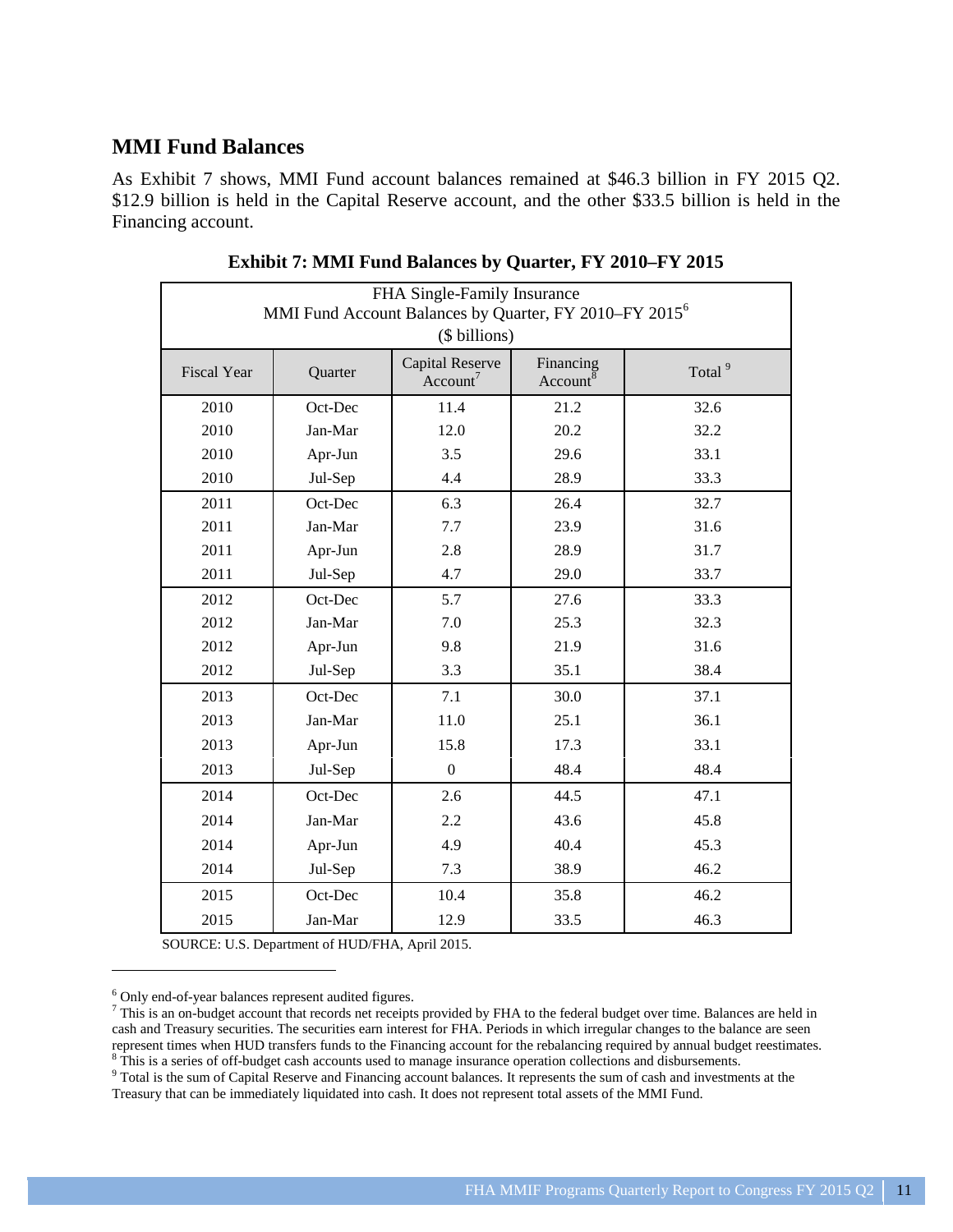## <span id="page-12-0"></span>**Cash Flows from Business Operations**

FY 2015 Q2 net cash flow was \$132 million compared to FY 2015 Q1 of -\$15 million. The Q2 positive cash flow was the first net positive inflow since FY 2012 Q4.

HUD has been proactive in reducing average losses per claim through a more diversified asset disposition strategy that now includes the Distressed Asset Disposition Program, promotion of third-party sales at foreclosure auctions, and expanded eligibility for pre-foreclosure (short) sales. Claim costs have decreased from a high of 65% in 2011 to under 50% over the last four quarters. (Exhibit A-7)

| FHA MMI Fund Financing Account<br>Business Operations Cash Flows, FY 2014 Q3-FY 2015 Q2, by Quarter <sup>10</sup><br>$($$ millions) |            |            |            |            |                 |  |  |
|-------------------------------------------------------------------------------------------------------------------------------------|------------|------------|------------|------------|-----------------|--|--|
|                                                                                                                                     |            |            |            |            |                 |  |  |
|                                                                                                                                     | FY 2014 Q3 | FY 2014 Q4 | FY 2015 Q1 | FY 2015 Q2 | Past 4 Quarters |  |  |
| <b>Collections</b>                                                                                                                  |            |            |            |            |                 |  |  |
| Premiums                                                                                                                            | 2,815      | 2,903      | 2,888      | 2,910      | 11,516          |  |  |
| <b>Property Sale Receipts</b>                                                                                                       | 1,161      | 960        | 941        | 974        | 4,036           |  |  |
| Note Sale Proceeds                                                                                                                  | 296        | 1,931      | 1,089      | 366        | 3,682           |  |  |
| Other                                                                                                                               | 29         | 506        | 784        | 111        | 1,430           |  |  |
| Total                                                                                                                               | 4,301      | 6,300      | 5,702      | 4,361      | 20,664          |  |  |
| <b>Disbursements</b>                                                                                                                |            |            |            |            |                 |  |  |
| Claims <sup>11</sup>                                                                                                                | (5,032)    | (6,909)    | (5,640)    | (4,148)    | (21, 729)       |  |  |
| <b>Property Maintenance</b>                                                                                                         | (89)       | (74)       | (76)       | (79)       | (318)           |  |  |
| Other                                                                                                                               | (1)        | (1)        | (1)        | (2)        | (5)             |  |  |
| Total                                                                                                                               | (5, 122)   | (6,984)    | (5,717)    | (4,229)    | (22,052)        |  |  |
| Net Operations Cash<br>Flow                                                                                                         | (821)      | (684)      | (15)       | 132        | (1,388)         |  |  |

<span id="page-12-1"></span>

| Exhibit 8: Business Operations Cash Flows FY 2014 Q3 - FY 2015 Q2 |  |  |  |
|-------------------------------------------------------------------|--|--|--|

<sup>&</sup>lt;sup>10</sup> Unaudited figures; details may not sum to total due to rounding.

<span id="page-12-2"></span><sup>&</sup>lt;sup>11</sup> Claim payments shown here include conveyance, pre-foreclosure sale, note sales, loss mitigation (home retention) actions, and all HECM claims (assignment and shortfall claims).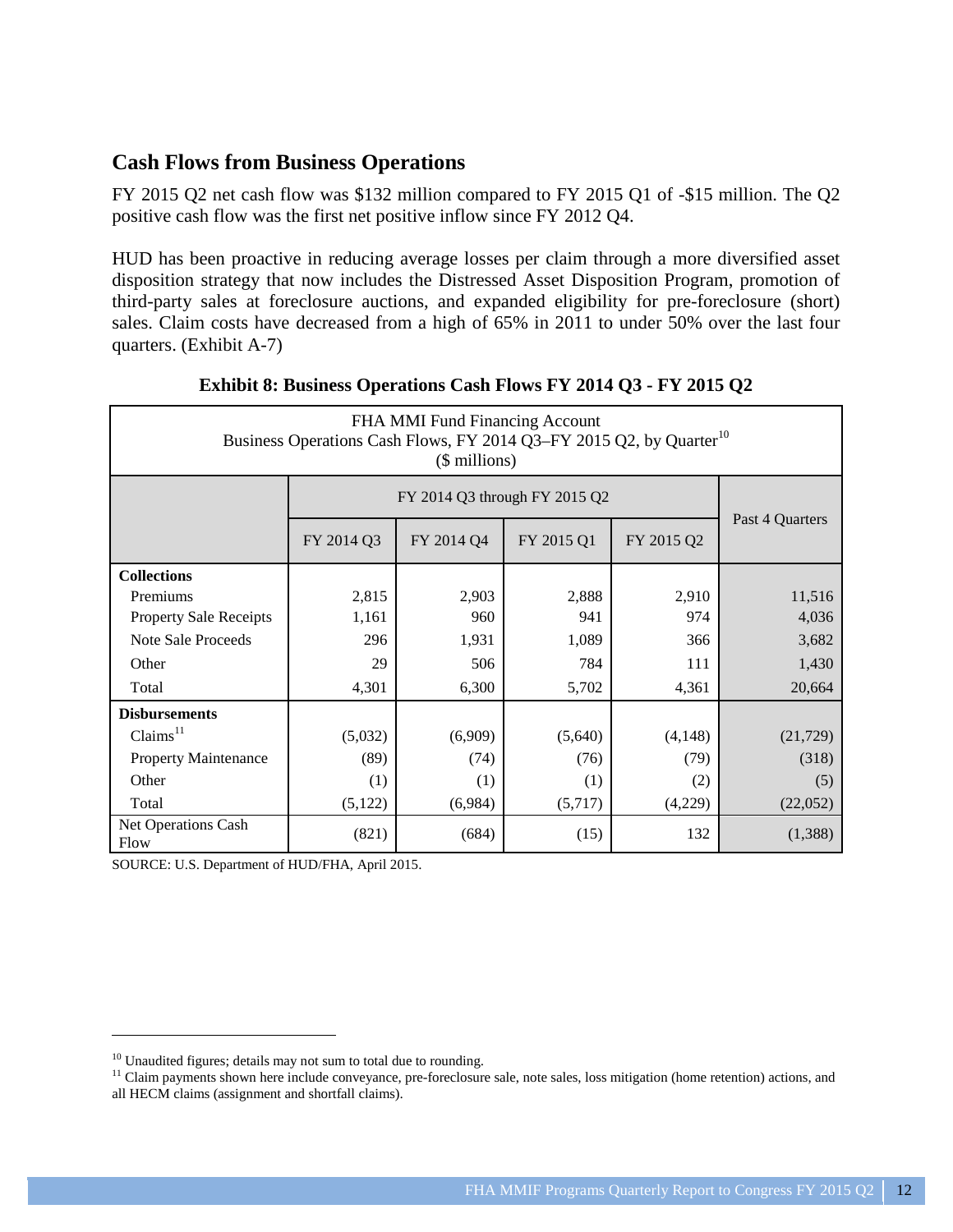## <span id="page-13-0"></span>**Early-Period Delinquency (EPD)**

The EPD rate, which is the delinquency rate for loans originated in FY 2014 Q4, is up four basis points from the previous quarter.

| Loan Type/Purpose<br>Fiscal<br>Origination<br>Year<br>Quarter<br>All <sup>12</sup><br>Purchase<br>Refinance<br>2.78<br>1.63<br>2.42<br>Apr-Jun<br>2007<br>2.69<br>2.15<br>Jul-Sep<br>2.52<br>2.51<br>1.80<br>Oct-Dec<br>2.21<br>Jan-Mar<br>2.46<br>1.73<br>2.10<br>2008<br>1.86<br>Apr-Jun<br>1.92<br>1.90<br>1.66<br>2.24<br>1.84<br>Jul-Sep<br>Oct-Dec<br>1.20<br>1.68<br>1.36<br>Jan-Mar<br>1.02<br>1.04<br>1.03<br>2009<br>Apr-Jun<br>0.64<br>0.66<br>0.65<br>0.63<br>0.53<br>Jul-Sep<br>0.49<br>Oct-Dec<br>0.32<br>0.51<br>0.36<br>Jan-Mar<br>0.40<br>0.34<br>0.38<br>2010<br>0.35<br>0.36<br>0.35<br>Apr-Jun<br>Jul-Sep<br>0.44<br>0.31<br>0.42<br>Oct-Dec<br>0.32<br>0.19<br>0.28<br>Jan-Mar<br>0.21<br>0.34<br>0.39<br>2011<br>0.47<br>0.33<br>0.45<br>Apr-Jun<br>0.35<br>0.36<br>0.36<br>Jul-Sep<br>Oct-Dec<br>0.33<br>0.16<br>0.29<br>Jan-Mar<br>0.39<br>0.14<br>0.33<br>2012<br>0.39<br>0.32<br>0.35<br>Apr-Jun<br>Jul-Sep<br>0.36<br>0.26<br>0.34<br>Oct-Dec<br>0.26<br>0.20<br>0.23<br>Jan-Mar<br>0.20<br>0.24<br>0.29<br>2013<br>0.22<br>0.27<br>Apr-Jun<br>0.32<br>Jul-Sep<br>0.36<br>0.26<br>0.33<br>Oct-Dec<br>0.32<br>0.29<br>0.31<br>Jan-Mar<br>0.33<br>0.37<br>0.36<br>2014<br>0.45<br>0.33<br>0.42<br>Apr-Jun<br>0.49<br>0.38<br>Jul-Sep<br>0.46 | FHA Single-Family Insurance<br>Early Period Delinquency Rates by Origination Quarter and Loan<br>Type/Purpose (%) |  |  |  |  |  |  |
|-----------------------------------------------------------------------------------------------------------------------------------------------------------------------------------------------------------------------------------------------------------------------------------------------------------------------------------------------------------------------------------------------------------------------------------------------------------------------------------------------------------------------------------------------------------------------------------------------------------------------------------------------------------------------------------------------------------------------------------------------------------------------------------------------------------------------------------------------------------------------------------------------------------------------------------------------------------------------------------------------------------------------------------------------------------------------------------------------------------------------------------------------------------------------------------------------------------------------------------------------------------------------|-------------------------------------------------------------------------------------------------------------------|--|--|--|--|--|--|
|                                                                                                                                                                                                                                                                                                                                                                                                                                                                                                                                                                                                                                                                                                                                                                                                                                                                                                                                                                                                                                                                                                                                                                                                                                                                       |                                                                                                                   |  |  |  |  |  |  |
|                                                                                                                                                                                                                                                                                                                                                                                                                                                                                                                                                                                                                                                                                                                                                                                                                                                                                                                                                                                                                                                                                                                                                                                                                                                                       |                                                                                                                   |  |  |  |  |  |  |
|                                                                                                                                                                                                                                                                                                                                                                                                                                                                                                                                                                                                                                                                                                                                                                                                                                                                                                                                                                                                                                                                                                                                                                                                                                                                       |                                                                                                                   |  |  |  |  |  |  |
|                                                                                                                                                                                                                                                                                                                                                                                                                                                                                                                                                                                                                                                                                                                                                                                                                                                                                                                                                                                                                                                                                                                                                                                                                                                                       |                                                                                                                   |  |  |  |  |  |  |
|                                                                                                                                                                                                                                                                                                                                                                                                                                                                                                                                                                                                                                                                                                                                                                                                                                                                                                                                                                                                                                                                                                                                                                                                                                                                       |                                                                                                                   |  |  |  |  |  |  |
|                                                                                                                                                                                                                                                                                                                                                                                                                                                                                                                                                                                                                                                                                                                                                                                                                                                                                                                                                                                                                                                                                                                                                                                                                                                                       |                                                                                                                   |  |  |  |  |  |  |
|                                                                                                                                                                                                                                                                                                                                                                                                                                                                                                                                                                                                                                                                                                                                                                                                                                                                                                                                                                                                                                                                                                                                                                                                                                                                       |                                                                                                                   |  |  |  |  |  |  |
|                                                                                                                                                                                                                                                                                                                                                                                                                                                                                                                                                                                                                                                                                                                                                                                                                                                                                                                                                                                                                                                                                                                                                                                                                                                                       |                                                                                                                   |  |  |  |  |  |  |
|                                                                                                                                                                                                                                                                                                                                                                                                                                                                                                                                                                                                                                                                                                                                                                                                                                                                                                                                                                                                                                                                                                                                                                                                                                                                       |                                                                                                                   |  |  |  |  |  |  |
|                                                                                                                                                                                                                                                                                                                                                                                                                                                                                                                                                                                                                                                                                                                                                                                                                                                                                                                                                                                                                                                                                                                                                                                                                                                                       |                                                                                                                   |  |  |  |  |  |  |
|                                                                                                                                                                                                                                                                                                                                                                                                                                                                                                                                                                                                                                                                                                                                                                                                                                                                                                                                                                                                                                                                                                                                                                                                                                                                       |                                                                                                                   |  |  |  |  |  |  |
|                                                                                                                                                                                                                                                                                                                                                                                                                                                                                                                                                                                                                                                                                                                                                                                                                                                                                                                                                                                                                                                                                                                                                                                                                                                                       |                                                                                                                   |  |  |  |  |  |  |
|                                                                                                                                                                                                                                                                                                                                                                                                                                                                                                                                                                                                                                                                                                                                                                                                                                                                                                                                                                                                                                                                                                                                                                                                                                                                       |                                                                                                                   |  |  |  |  |  |  |
|                                                                                                                                                                                                                                                                                                                                                                                                                                                                                                                                                                                                                                                                                                                                                                                                                                                                                                                                                                                                                                                                                                                                                                                                                                                                       |                                                                                                                   |  |  |  |  |  |  |
|                                                                                                                                                                                                                                                                                                                                                                                                                                                                                                                                                                                                                                                                                                                                                                                                                                                                                                                                                                                                                                                                                                                                                                                                                                                                       |                                                                                                                   |  |  |  |  |  |  |
|                                                                                                                                                                                                                                                                                                                                                                                                                                                                                                                                                                                                                                                                                                                                                                                                                                                                                                                                                                                                                                                                                                                                                                                                                                                                       |                                                                                                                   |  |  |  |  |  |  |
|                                                                                                                                                                                                                                                                                                                                                                                                                                                                                                                                                                                                                                                                                                                                                                                                                                                                                                                                                                                                                                                                                                                                                                                                                                                                       |                                                                                                                   |  |  |  |  |  |  |
|                                                                                                                                                                                                                                                                                                                                                                                                                                                                                                                                                                                                                                                                                                                                                                                                                                                                                                                                                                                                                                                                                                                                                                                                                                                                       |                                                                                                                   |  |  |  |  |  |  |
|                                                                                                                                                                                                                                                                                                                                                                                                                                                                                                                                                                                                                                                                                                                                                                                                                                                                                                                                                                                                                                                                                                                                                                                                                                                                       |                                                                                                                   |  |  |  |  |  |  |
|                                                                                                                                                                                                                                                                                                                                                                                                                                                                                                                                                                                                                                                                                                                                                                                                                                                                                                                                                                                                                                                                                                                                                                                                                                                                       |                                                                                                                   |  |  |  |  |  |  |
|                                                                                                                                                                                                                                                                                                                                                                                                                                                                                                                                                                                                                                                                                                                                                                                                                                                                                                                                                                                                                                                                                                                                                                                                                                                                       |                                                                                                                   |  |  |  |  |  |  |
|                                                                                                                                                                                                                                                                                                                                                                                                                                                                                                                                                                                                                                                                                                                                                                                                                                                                                                                                                                                                                                                                                                                                                                                                                                                                       |                                                                                                                   |  |  |  |  |  |  |
|                                                                                                                                                                                                                                                                                                                                                                                                                                                                                                                                                                                                                                                                                                                                                                                                                                                                                                                                                                                                                                                                                                                                                                                                                                                                       |                                                                                                                   |  |  |  |  |  |  |
|                                                                                                                                                                                                                                                                                                                                                                                                                                                                                                                                                                                                                                                                                                                                                                                                                                                                                                                                                                                                                                                                                                                                                                                                                                                                       |                                                                                                                   |  |  |  |  |  |  |
|                                                                                                                                                                                                                                                                                                                                                                                                                                                                                                                                                                                                                                                                                                                                                                                                                                                                                                                                                                                                                                                                                                                                                                                                                                                                       |                                                                                                                   |  |  |  |  |  |  |
|                                                                                                                                                                                                                                                                                                                                                                                                                                                                                                                                                                                                                                                                                                                                                                                                                                                                                                                                                                                                                                                                                                                                                                                                                                                                       |                                                                                                                   |  |  |  |  |  |  |
|                                                                                                                                                                                                                                                                                                                                                                                                                                                                                                                                                                                                                                                                                                                                                                                                                                                                                                                                                                                                                                                                                                                                                                                                                                                                       |                                                                                                                   |  |  |  |  |  |  |
|                                                                                                                                                                                                                                                                                                                                                                                                                                                                                                                                                                                                                                                                                                                                                                                                                                                                                                                                                                                                                                                                                                                                                                                                                                                                       |                                                                                                                   |  |  |  |  |  |  |
|                                                                                                                                                                                                                                                                                                                                                                                                                                                                                                                                                                                                                                                                                                                                                                                                                                                                                                                                                                                                                                                                                                                                                                                                                                                                       |                                                                                                                   |  |  |  |  |  |  |
|                                                                                                                                                                                                                                                                                                                                                                                                                                                                                                                                                                                                                                                                                                                                                                                                                                                                                                                                                                                                                                                                                                                                                                                                                                                                       |                                                                                                                   |  |  |  |  |  |  |
|                                                                                                                                                                                                                                                                                                                                                                                                                                                                                                                                                                                                                                                                                                                                                                                                                                                                                                                                                                                                                                                                                                                                                                                                                                                                       |                                                                                                                   |  |  |  |  |  |  |

#### <span id="page-13-1"></span>**Exhibit 9: Early Period Delinquency Rates**

<span id="page-13-2"></span><sup>&</sup>lt;sup>12</sup> Percent of loans originated in each quarter for FHA insurance that experience a three-month delinquency in the first six payment cycles.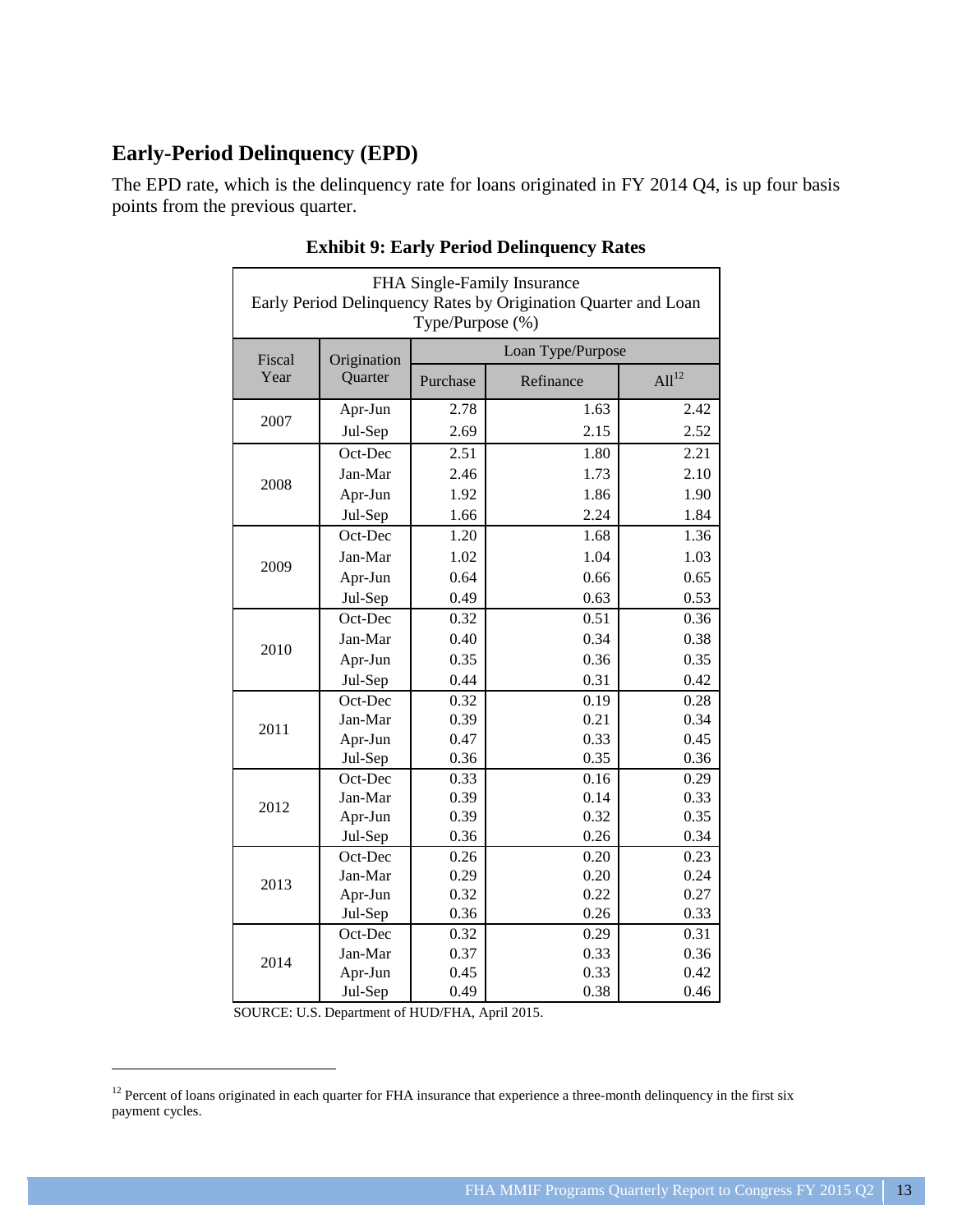### <span id="page-14-0"></span>**Serious Delinquency Rates**

Serious delinquency rates (SDQ) (Exhibit 10) fell to their lowest point since at least 2008. Rates for those vintages most affected by the recent economic recession (2006–2008) continue to decline, as the number of loans that are new serious delinquencies is smaller than the number of serious delinquencies that cure or become current.



<span id="page-14-1"></span>**Exhibit 10: Serious Delinquency Rates, All Single Family Forward Endorsements**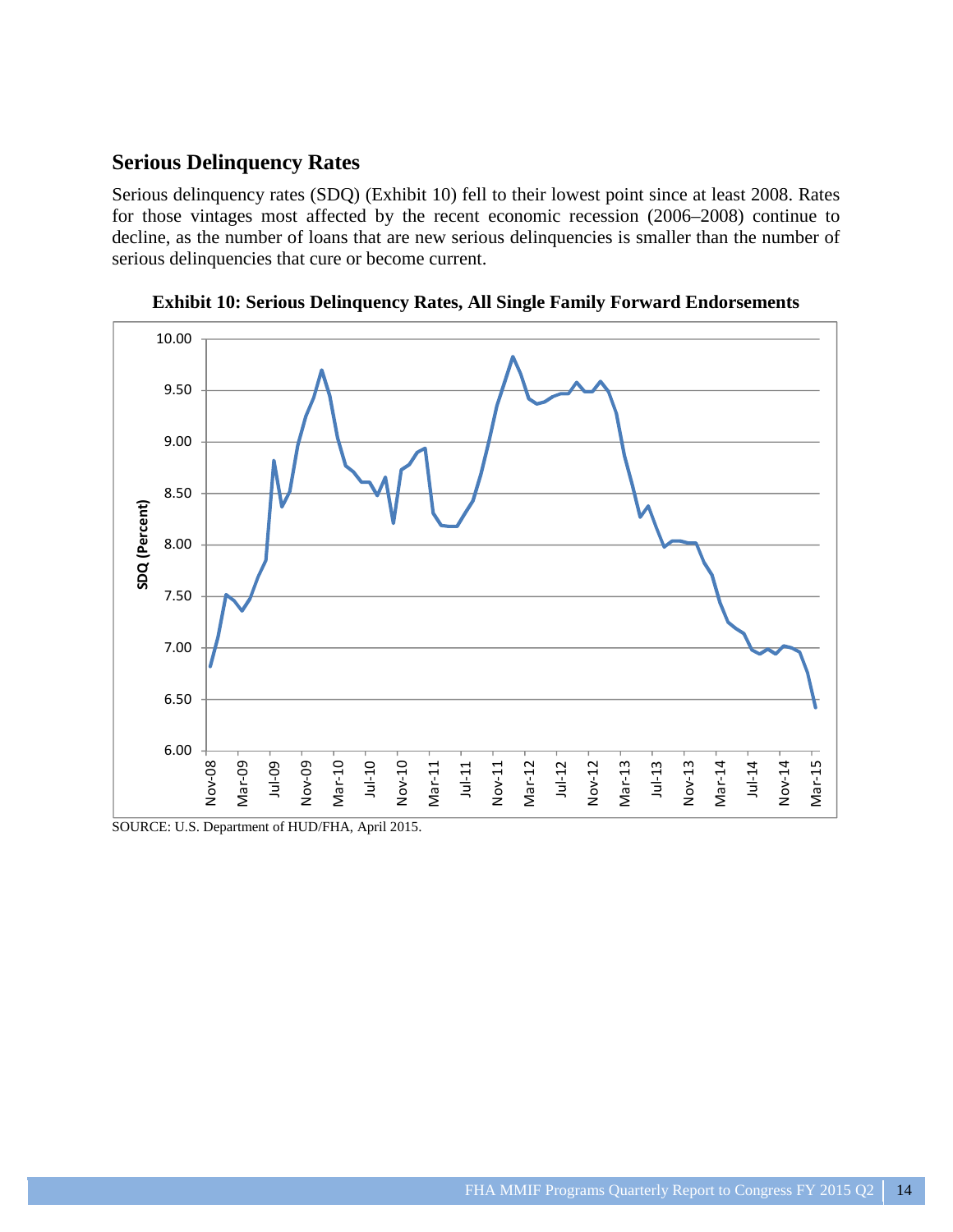<span id="page-15-0"></span>Exhibit 11 follows the serious delinquency rates of recent vintages over the last eight quarters. Serious delinquency rates have declined slightly in the older vintages but risen in the more recent vintages. This is consistent with past behavior of delinquency rates, which tend to rise in the early months and then taper off from a peak.



<span id="page-15-1"></span>**Exhibit 11: Serious Delinquency Rates by Fiscal Year of Loan Origination and Months of Seasoning, All Endorsements[13](#page-15-2)**

SOURCE: U.S. Department of HUD/FHA, April 2015.

<span id="page-15-2"></span><sup>&</sup>lt;sup>13</sup> The 2009 cohort is separated into two parts, representing loan originations from October through March in 2009-1 and loan originations from April through September in 2009-2.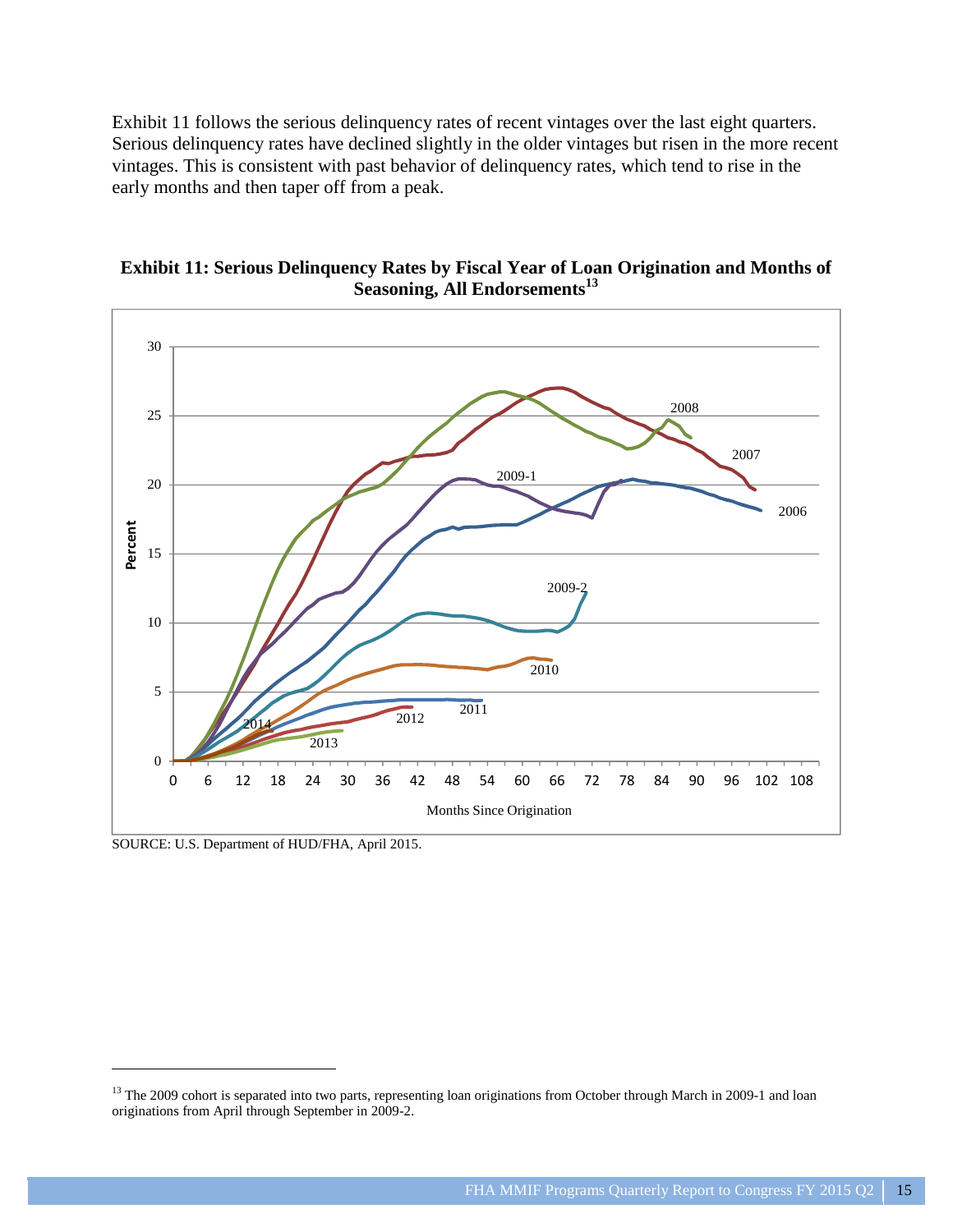## **APPENDIX**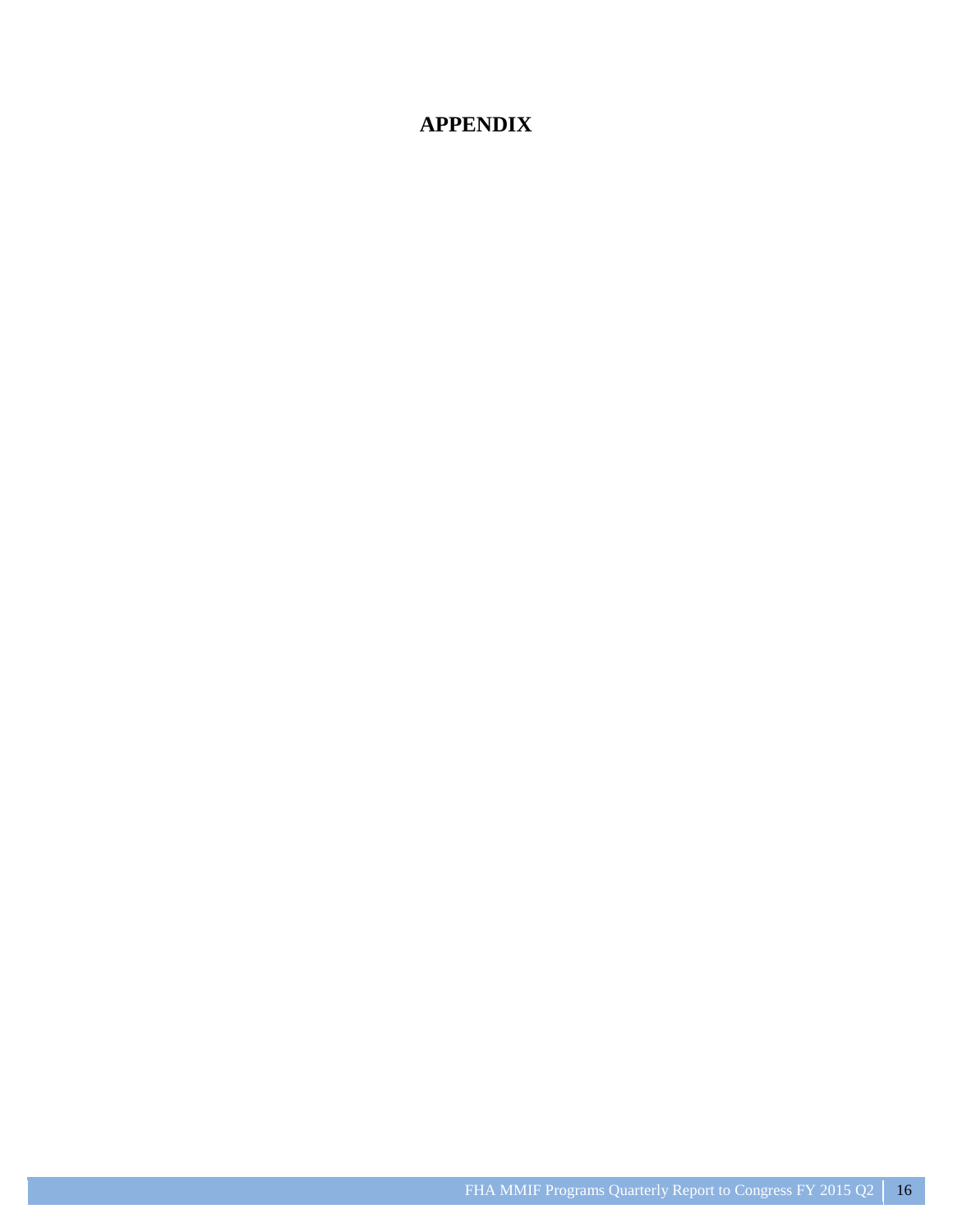| FHA Single-Family Mortgage Insurance<br><b>Endorsement Counts by Fiscal Year and Quarter</b> |                                                                                                           |         |                                 |           |         |  |  |  |
|----------------------------------------------------------------------------------------------|-----------------------------------------------------------------------------------------------------------|---------|---------------------------------|-----------|---------|--|--|--|
|                                                                                              |                                                                                                           |         | Number of New Insurance Cases   |           |         |  |  |  |
|                                                                                              |                                                                                                           |         | Forward Mortgages <sup>14</sup> |           |         |  |  |  |
| <b>Time Period</b>                                                                           | Conventional<br>FHA-to-FHA<br>Loan<br>Refinance<br>Refinance<br><b>Home Purchase</b><br>All Forward Loans |         |                                 |           |         |  |  |  |
|                                                                                              |                                                                                                           |         | <b>Fiscal Year</b>              |           |         |  |  |  |
| 2000                                                                                         | 763,064                                                                                                   | 30,352  | 38,131                          | 831,547   | 6,637   |  |  |  |
| 2001                                                                                         | 730,106                                                                                                   | 43,802  | 188,644                         | 962,552   | 7,789   |  |  |  |
| 2002                                                                                         | 787,093                                                                                                   | 61,101  | 319,985                         | 1,168,179 | 13,048  |  |  |  |
| 2003                                                                                         | 602,452                                                                                                   | 59,499  | 556,983                         | 1,218,934 | 18,084  |  |  |  |
| 2004                                                                                         | 540,314                                                                                                   | 53,939  | 298,170                         | 892,423   | 37,791  |  |  |  |
| 2005                                                                                         | 328,542                                                                                                   | 31,958  | 117,853                         | 478,353   | 43,082  |  |  |  |
| 2006                                                                                         | 293,257                                                                                                   | 58,226  | 48,422                          | 399,905   | 76,280  |  |  |  |
| 2007                                                                                         | 261,166                                                                                                   | 104,578 | 36,601                          | 402,345   | 107,367 |  |  |  |
| 2008                                                                                         | 591,326                                                                                                   | 349,124 | 91,133                          | 1,031,583 | 112,013 |  |  |  |
| 2009                                                                                         | 995,102                                                                                                   | 468,768 | 367,449                         | 1,831,319 | 114,639 |  |  |  |
| 2010                                                                                         | 1,109,163                                                                                                 | 305,297 | 252,446                         | 1,666,906 | 78,758  |  |  |  |
| 2011                                                                                         | 777,102                                                                                                   | 194,811 | 224,760                         | 1,196,673 | 73,093  |  |  |  |
| 2012                                                                                         | 733,698                                                                                                   | 129,186 | 321,613                         | 1,184,497 | 54,677  |  |  |  |
| 2013                                                                                         | 702,416                                                                                                   | 91,500  | 550,925                         | 1,344,841 | 59,917  |  |  |  |
| 2014                                                                                         | 594,999                                                                                                   | 55,356  | 135,998                         | 786,353   | 51,616  |  |  |  |
| 2015                                                                                         | 287,255                                                                                                   | 31,240  | 83,064                          | 401,559   | 28,486  |  |  |  |
|                                                                                              |                                                                                                           |         | <b>Fiscal Year and Quarter</b>  |           |         |  |  |  |
| 2012Q1                                                                                       | 176,085                                                                                                   | 31,836  | 47,872                          | 255,793   | 13,867  |  |  |  |
| 2012Q2                                                                                       | 166,087                                                                                                   | 36,594  | 75,529                          | 278,210   | 14,956  |  |  |  |
| 2012Q3                                                                                       | 193,556                                                                                                   | 38,078  | 84,425                          | 316,059   | 14,204  |  |  |  |
| 2012Q4                                                                                       | 197,970                                                                                                   | 22,678  | 113,787                         | 334,435   | 11,650  |  |  |  |
| 2013Q1                                                                                       | 177,852                                                                                                   | 22,754  | 152,519                         | 353,125   | 12,079  |  |  |  |
| 2013Q2                                                                                       | 157,439                                                                                                   | 25,428  | 167,487                         | 350,354   | 15,830  |  |  |  |
| 2013Q3                                                                                       | 181,297                                                                                                   | 24,176  | 150,904                         | 356,377   | 16,371  |  |  |  |
| 2013Q4                                                                                       | 185,828                                                                                                   | 19,142  | 80,015                          | 284,985   | 15,637  |  |  |  |
| 2014Q1                                                                                       | 152,965                                                                                                   | 14,611  | 40,912                          | 208,488   | 13,094  |  |  |  |
| 2014Q2                                                                                       | 119,832                                                                                                   | 13,456  | 31,201                          | 164,489   | 14,828  |  |  |  |
| 2014Q3                                                                                       | 148,017                                                                                                   | 13,574  | 32,040                          | 193,631   | 12,589  |  |  |  |
| 2014Q4                                                                                       | 174,185                                                                                                   | 13,715  | 31,845                          | 219,745   | 11,105  |  |  |  |
| 2015Q1                                                                                       | 154,793                                                                                                   | 15,825  | 30,959                          | 201,577   | 14,199  |  |  |  |
| 2015Q2                                                                                       | 132,448                                                                                                   | 15,415  | 52,099                          | 199,962   | 14,287  |  |  |  |

#### <span id="page-17-0"></span>**Exhibit A-1: Endorsement Counts by Fiscal Year and Quarter**

<span id="page-17-1"></span><sup>&</sup>lt;sup>14</sup> Starting in FY 2008 Q4, these counts include 203(K) purchase and rehabilitation loans and 234(C) condominium loans.

<span id="page-17-2"></span><sup>&</sup>lt;sup>15</sup> The FHA reverse-mortgage insurance program is called Home Equity Conversion Mortgage (HECM). Starting in FY 2009 (2008 Q4), all new HECM endorsements are included in the Mutual Mortgage Insurance Fund. Previous endorsements, by law, remain in the General and Special Risk Insurance Fund.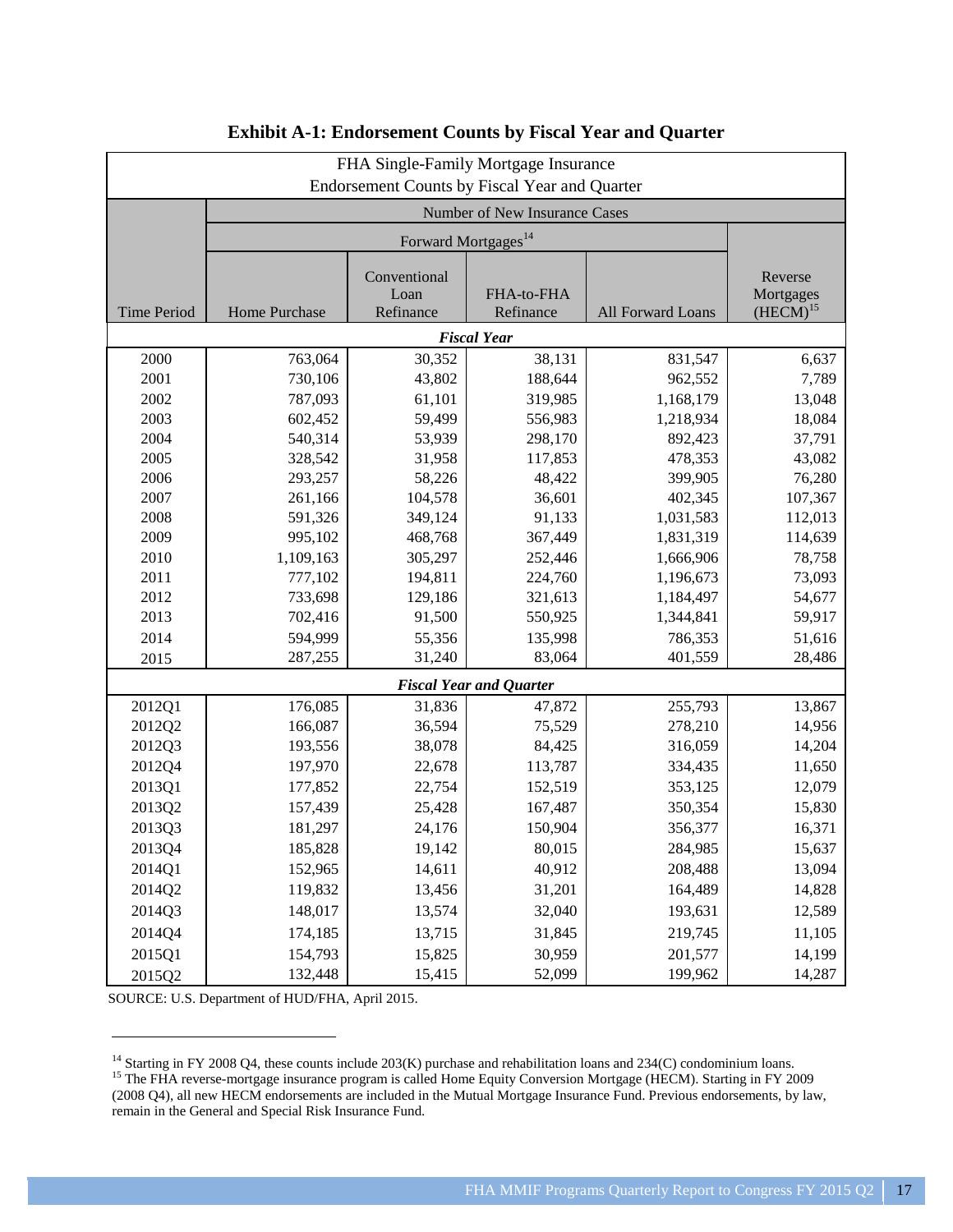|                | FHA Single-Family Mortgage Insurance           |                   |                                 |                      |                            |  |  |  |  |
|----------------|------------------------------------------------|-------------------|---------------------------------|----------------------|----------------------------|--|--|--|--|
|                | Endorsement Volumes by Fiscal Year and Quarter |                   |                                 |                      |                            |  |  |  |  |
|                |                                                |                   | Volumes (\$ millions)           |                      |                            |  |  |  |  |
|                |                                                |                   | Forward Mortgages <sup>16</sup> |                      |                            |  |  |  |  |
|                |                                                |                   |                                 |                      |                            |  |  |  |  |
|                |                                                | Conventional      |                                 |                      | Reverse                    |  |  |  |  |
| Time<br>Period | Home Purchase                                  | Loan<br>Refinance | FHA-to-FHA<br>Refinance         | All Forward<br>Loans | Mortgages<br>$(HECM)^{17}$ |  |  |  |  |
|                |                                                |                   | <b>Fiscal Year</b>              |                      |                            |  |  |  |  |
| 2000           | \$79,397                                       | \$3,181           | \$3,697                         | \$86,276             | \$827                      |  |  |  |  |
| 2001           | 79,709                                         | 4,947             | 22,894                          | 107,550              | 1,095                      |  |  |  |  |
| 2002           | 91,025                                         | 7,404             | 37,713                          | 136,141              | 1,975                      |  |  |  |  |
| 2003           | 73,026                                         | 7,602             | 66,682                          | 147,310              | 3,000                      |  |  |  |  |
| 2004           | 66,835                                         | 6,998             | 33,787                          | 107,621              | 6,886                      |  |  |  |  |
| 2005           | 40,196                                         | 4,258             | 13,521                          | 57,975               | 8,877                      |  |  |  |  |
| 2006           | 37,102                                         | 8,521             | 6,109                           | 51,732               | 17,973                     |  |  |  |  |
| 2007           | 35,003                                         | 16,095            | 5,418                           | 56,516               | 24,622                     |  |  |  |  |
| 2008           | 95,374                                         | 61,525            | 14,907                          | 171,806              | 24,240                     |  |  |  |  |
| 2009           | 171,672                                        | 86,984            | 71,729                          | 330,384              | 30,172                     |  |  |  |  |
| 2010           | 191,602                                        | 56,431            | 49,468                          | 297,501              | 20,974                     |  |  |  |  |
| 2011           | 134,357                                        | 36,846            | 46,440                          | 217,642              | 18,208                     |  |  |  |  |
| 2012           | 124,454                                        | 23,473            | 65,344                          | 213,271              | 13,113                     |  |  |  |  |
| 2013           | 124,934                                        | 16,932            | 98,248                          | 240,114              | 14,680                     |  |  |  |  |
| 2014           | 105,721                                        | 9,411             | 20,084                          | 135,216              | 13,521                     |  |  |  |  |
| 2015           | 51,553                                         | 5,259             | 15,515                          | 72,328               | 7,718                      |  |  |  |  |
|                |                                                |                   | <b>Fiscal Year and Quarter</b>  |                      |                            |  |  |  |  |
| 2012Q1         | \$29,227                                       | \$5,731           | \$9,661                         | \$44,619             | \$3,268                    |  |  |  |  |
| 2012Q2         | 27,730                                         | 6,572             | 15,666                          | 49,968               | 3,647                      |  |  |  |  |
| 2012Q3         | 32,981                                         | 7,061             | 17,777                          | 57,819               | 3,466                      |  |  |  |  |
| 2012Q4         | 34,515                                         | 4,109             | 22,241                          | 60,865               | 2,733                      |  |  |  |  |
| 2013Q1         | 30,994                                         | 4,135             | 28,595                          | 63,724               | 2,819                      |  |  |  |  |
| 2013Q2         | 27,887                                         | 4,793             | 30,991                          | 63,671               | 3,839                      |  |  |  |  |
| 2013Q3         | 32,330                                         | 4,510             | 26,445                          | 63,284               | 4,090                      |  |  |  |  |
| 2013Q4         | 33,724                                         | 3,494             | 12,217                          | 49,435               | 3,932                      |  |  |  |  |
| 2014Q1         | 27,346                                         | 2,577             | 5,903                           | 35,826               | 3,434                      |  |  |  |  |
| 2014Q2         | 21,424                                         | 2,316             | 4,559                           | 28,299               | 3,997                      |  |  |  |  |
| 2014Q3         | 25,849                                         | 2,212             | 4,754                           | 32,816               | 3,202                      |  |  |  |  |
| 2014Q4         | 31,102                                         | 2,306             | 4,867                           | 38,275               | 2,887                      |  |  |  |  |
| 2015Q1         | 27,593                                         | 2,604             | 4,972                           | 35,169               | 3,802                      |  |  |  |  |
| 2015Q2         | 23,957                                         | 2,655             | 10,541                          | 37,153               | 3,916                      |  |  |  |  |

#### <span id="page-18-0"></span>**Exhibit A-2: Endorsement Volumes by Fiscal Year and Quarter**

<span id="page-18-2"></span><span id="page-18-1"></span><sup>&</sup>lt;sup>16</sup> Starting in FY 2008 Q4, these counts include 203(K) purchase and rehabilitation loans and 234(C) condominium loans. <sup>17</sup> The FHA reverse-mortgage insurance program is called Home Equity Conversion Mortgage (HECM). Starting in FY 2009 (2008 Q4), all new HECM endorsements are now in the Mutual Mortgage Insurance Fund. Previous endorsements, by law, remain in the General and Special Risk Insurance Fund.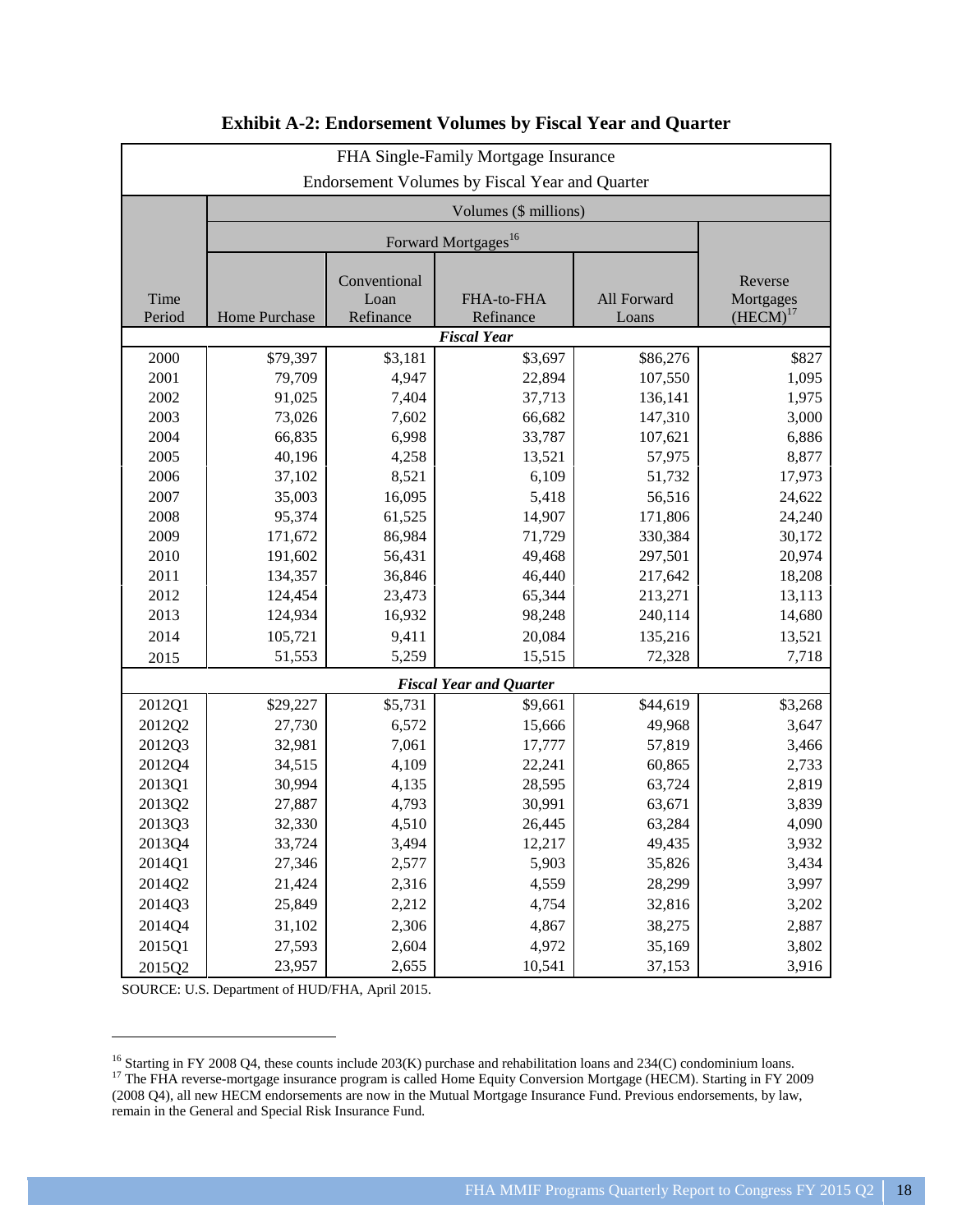| FHA Single-Family Mortgage Insurance                                               |                                |         |                                 |         |         |         |  |  |  |
|------------------------------------------------------------------------------------|--------------------------------|---------|---------------------------------|---------|---------|---------|--|--|--|
| Borrower Credit Score <sup>18</sup> Distribution on New Endorsements <sup>19</sup> |                                |         |                                 |         |         |         |  |  |  |
| By Fiscal Year and Quarter (%)                                                     |                                |         |                                 |         |         |         |  |  |  |
|                                                                                    | <b>Credit Score Categories</b> |         |                                 |         |         |         |  |  |  |
| Fiscal                                                                             | Quarter                        |         | (Shares in each row total 100%) |         |         |         |  |  |  |
| Year                                                                               |                                | 500-619 | 620-639                         | 640-679 | 680-719 | 720-850 |  |  |  |
|                                                                                    | Oct-Dec                        | 23.8    | 13.0                            | 24.6    | 17.2    | 20.5    |  |  |  |
|                                                                                    | Jan-Mar                        | 18.8    | 12.0                            | 24.9    | 18.9    | 24.3    |  |  |  |
| 2009                                                                               | Apr-Jun                        | 10.0    | 12.3                            | 25.9    | 21.2    | 29.6    |  |  |  |
|                                                                                    | Jul-Sep                        | 5.9     | 12.0                            | 25.7    | 22.1    | 33.3    |  |  |  |
|                                                                                    | Oct-Dec                        | 4.6     | 12.1                            | 26.3    | 22.5    | 33.5    |  |  |  |
|                                                                                    | Jan-Mar                        | 4.0     | 11.7                            | 26.7    | 22.8    | 33.9    |  |  |  |
| 2010                                                                               | Apr-Jun                        | 3.1     | 11.7                            | 26.7    | 22.6    | 34.9    |  |  |  |
|                                                                                    | Jul-Sep                        | 3.4     | 11.7                            | 26.6    | 22.6    | 34.8    |  |  |  |
|                                                                                    | Oct-Dec                        | 2.9     | 9.9                             | 26.2    | 23.2    | 37.0    |  |  |  |
| 2011                                                                               | Jan-Mar                        | 2.4     | 6.4                             | 28.6    | 24.1    | 37.7    |  |  |  |
|                                                                                    | Apr-Jun                        | 2.8     | 6.9                             | 30.6    | 23.8    | 35.3    |  |  |  |
|                                                                                    | Jul-Sep                        | 3.6     | 8.1                             | 31.0    | 23.7    | 33.0    |  |  |  |
|                                                                                    | Oct-Dec                        | 3.4     | 8.0                             | 31.3    | 23.9    | 32.9    |  |  |  |
| 2012                                                                               | Jan-Mar                        | 3.1     | 7.7                             | 31.0    | 23.9    | 33.9    |  |  |  |
|                                                                                    | Apr-Jun                        | 2.8     | 7.2                             | 32.3    | 24.2    | 33.2    |  |  |  |
|                                                                                    | Jul-Sep                        | 2.4     | 6.8                             | 34.2    | 25.3    | 30.9    |  |  |  |
|                                                                                    | Oct-Dec                        | 2.2     | 6.4                             | 35.2    | 26.0    | 29.9    |  |  |  |
| 2013                                                                               | Jan-Mar                        | 2.0     | 5.9                             | 36.0    | 26.6    | 29.2    |  |  |  |
|                                                                                    | Apr-Jun                        | 1.6     | 5.7                             | 38.3    | 27.4    | 26.9    |  |  |  |
|                                                                                    | Jul-Sep                        | 1.7     | 6.2                             | 40.5    | 27.7    | 23.6    |  |  |  |
|                                                                                    | Oct-Dec                        | 2.3     | 7.7                             | 42.4    | 27.3    | 20.1    |  |  |  |
| 2014                                                                               | Jan-Mar                        | 3.0     | 9.1                             | 42.0    | 26.6    | 19.1    |  |  |  |
|                                                                                    | Apr-Jun                        | 3.5     | 10.4                            | 42.1    | 26.4    | 17.4    |  |  |  |
|                                                                                    | Jul-Sep                        | 4.3     | 11.2                            | 41.4    | 26.0    | 17.0    |  |  |  |
|                                                                                    | Oct-Dec                        | 5.6     | 12.3                            | 40.4    | 25.4    | 16.0    |  |  |  |
| 2015                                                                               | Jan-Mar                        | 5.5     | 12.4                            | 40.0    | 25.7    | 16.3    |  |  |  |

#### <span id="page-19-0"></span>**Exhibit A-3: Borrower Credit Score Distributions on New Endorsements**

<span id="page-19-1"></span><sup>&</sup>lt;sup>18</sup> Credit scores are cobranded between the three major credit repositories (Equifax, Experian, TransUnion) and Fair Isaac Corporation (FICO). Values can range from 300 to 850. They are grouped here according to the "decision" score used for loan underwriting. That score represents the weakest borrower on a loan application when there are multiple applicants. Streamline refinance loans do not require full underwriting; therefore, they are not represented here.

<span id="page-19-2"></span><sup>&</sup>lt;sup>19</sup> Excludes streamline refinance loans.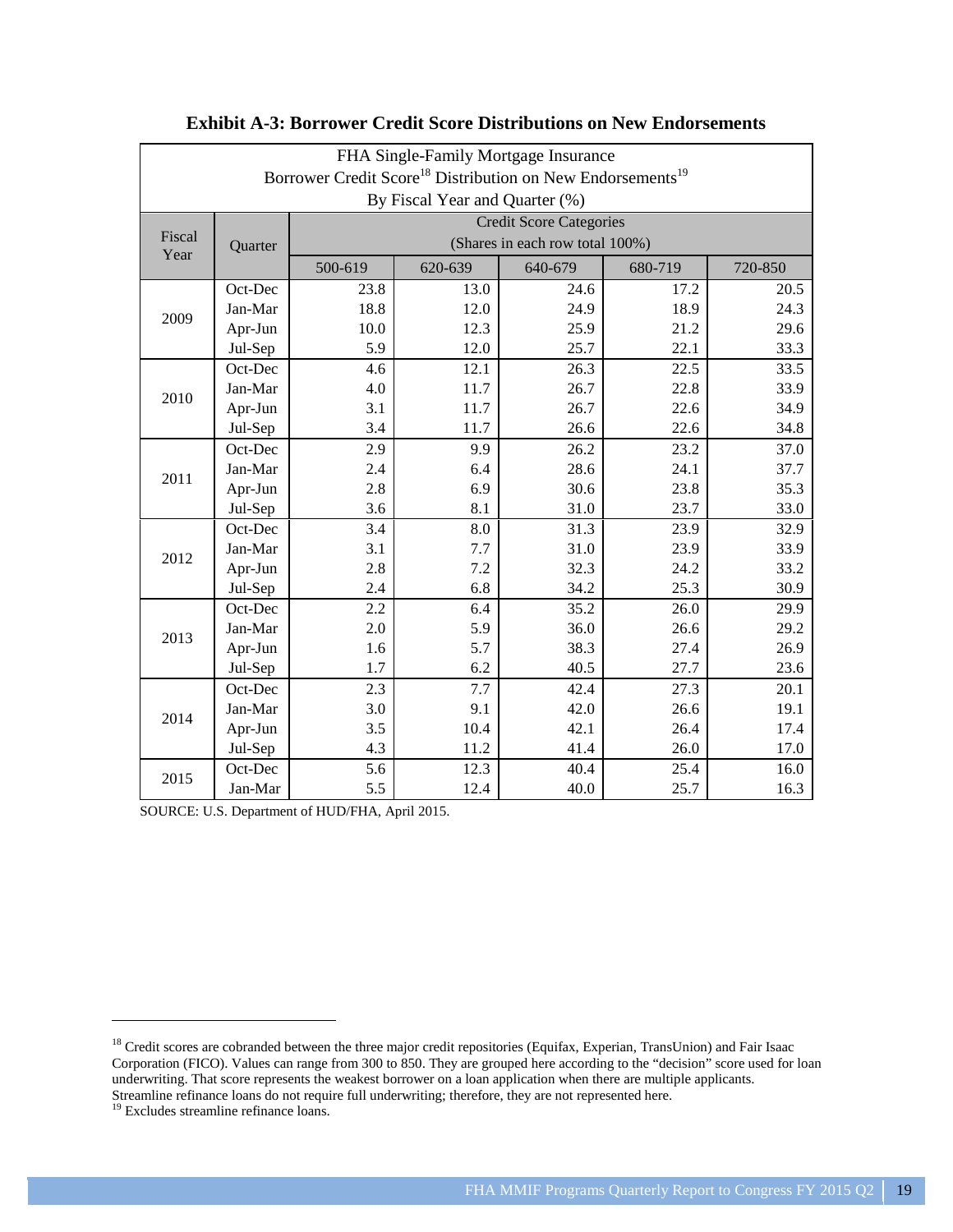| Average Borrower Credit Scores <sup>20</sup> on New Endorsements |         |                  |                                   |                                       |                   |  |  |  |
|------------------------------------------------------------------|---------|------------------|-----------------------------------|---------------------------------------|-------------------|--|--|--|
| By Fiscal Year, Quarter, and Loan Purpose                        |         |                  |                                   |                                       |                   |  |  |  |
|                                                                  |         | Loan Purpose     |                                   |                                       |                   |  |  |  |
| Fiscal<br>Year                                                   | Quarter | Home<br>Purchase | Conventional<br>Loan<br>Refinance | FHA-to-FHA<br>Refinance <sup>21</sup> | All <sup>25</sup> |  |  |  |
| 2007                                                             | Oct-Dec | 639              | 620                               | 625                                   | 634               |  |  |  |
|                                                                  | Jan-Mar | 635              | 620                               | 628                                   | 631               |  |  |  |
|                                                                  | Apr-Jun | 632              | 618                               | 628                                   | 628               |  |  |  |
|                                                                  | Jul-Sep | 634              | 615                               | 625                                   | 628               |  |  |  |
|                                                                  | Oct-Dec | 633              | 615                               | 626                                   | 626               |  |  |  |
| 2008                                                             | Jan-Mar | 635              | 620                               | 633                                   | 629               |  |  |  |
| 2009<br>2010                                                     | Apr-Jun | 655              | 638                               | 643                                   | 648               |  |  |  |
|                                                                  | Jul-Sep | 669              | 645                               | 647                                   | 662               |  |  |  |
|                                                                  | Oct-Dec | 673              | 652                               | 649                                   | 666               |  |  |  |
|                                                                  | Jan-Mar | 678              | 669                               | 663                                   | 674               |  |  |  |
|                                                                  | Apr-Jun | 688              | 685                               | 676                                   | 687               |  |  |  |
|                                                                  | Jul-Sep | 697              | 688                               | 678                                   | 694               |  |  |  |
|                                                                  | Oct-Dec | 697              | 690                               | 680                                   | 695               |  |  |  |
|                                                                  | Jan-Mar | 697              | 696                               | 686                                   | 696               |  |  |  |
|                                                                  | Apr-Jun | 698              | 699                               | 689                                   | 698               |  |  |  |
|                                                                  | Jul-Sep | 698              | 701                               | 694                                   | 698               |  |  |  |
| 2011                                                             | Oct-Dec | 701              | 705                               | 701                                   | 702               |  |  |  |
|                                                                  | Jan-Mar | 703              | 708                               | 704                                   | 704               |  |  |  |
|                                                                  | Apr-Jun | 700              | 703                               | 700                                   | 701               |  |  |  |
|                                                                  | Jul-Sep | 698              | 695                               | 698                                   | 697               |  |  |  |
|                                                                  | Oct-Dec | 696              | 702                               | 706                                   | 697               |  |  |  |
| 2012                                                             | Jan-Mar | 696              | 708                               | 709                                   | 699               |  |  |  |
|                                                                  | Apr-Jun | 695              | 711                               | 709                                   | 698               |  |  |  |
|                                                                  | Jul-Sep | 696              | 698                               | 704                                   | 696               |  |  |  |
|                                                                  | Oct-Dec | 695              | 697                               | 703                                   | 696               |  |  |  |
| 2013                                                             | Jan-Mar | 695              | 697                               | 703                                   | 695               |  |  |  |
|                                                                  | Apr-Jun | 693              | 694                               | 699                                   | 693               |  |  |  |
|                                                                  | Jul-Sep | 690              | 686                               | 690                                   | 690               |  |  |  |
|                                                                  | Oct-Dec | 686              | 677                               | 680                                   | 685               |  |  |  |
| 2014                                                             | Jan-Mar | 684              | 675                               | 675                                   | 683               |  |  |  |
|                                                                  | Apr-Jun | 681              | 672                               | 673                                   | 680               |  |  |  |
|                                                                  | Jul-Sep | 680              | 671                               | 671                                   | 679               |  |  |  |
| 2015                                                             | Oct-Dec | 678              | 669                               | 669                                   | 677               |  |  |  |
|                                                                  | Jan-Mar | 678              | 673                               | 675                                   | 677               |  |  |  |

#### <span id="page-20-0"></span>**Exhibit A-4: Average Borrower Credit Scores on New Endorsements**

<span id="page-20-1"></span><sup>&</sup>lt;sup>20</sup> Credit scores are cobranded between the three major credit repositories (Equifax, Experian, TransUnion) and Fair Isaac Corporation (FICO). Values can range from 300 to 850. They are grouped here according to the "decision" score used for loan underwriting. That score represents the weakest borrower on a loan application, when there are multiple applicants. Streamline refinance loans do not require full underwriting; therefore, they are not represented here.

<span id="page-20-2"></span> $21$  These include only fully-underwritten loans and exclude streamline refinancing.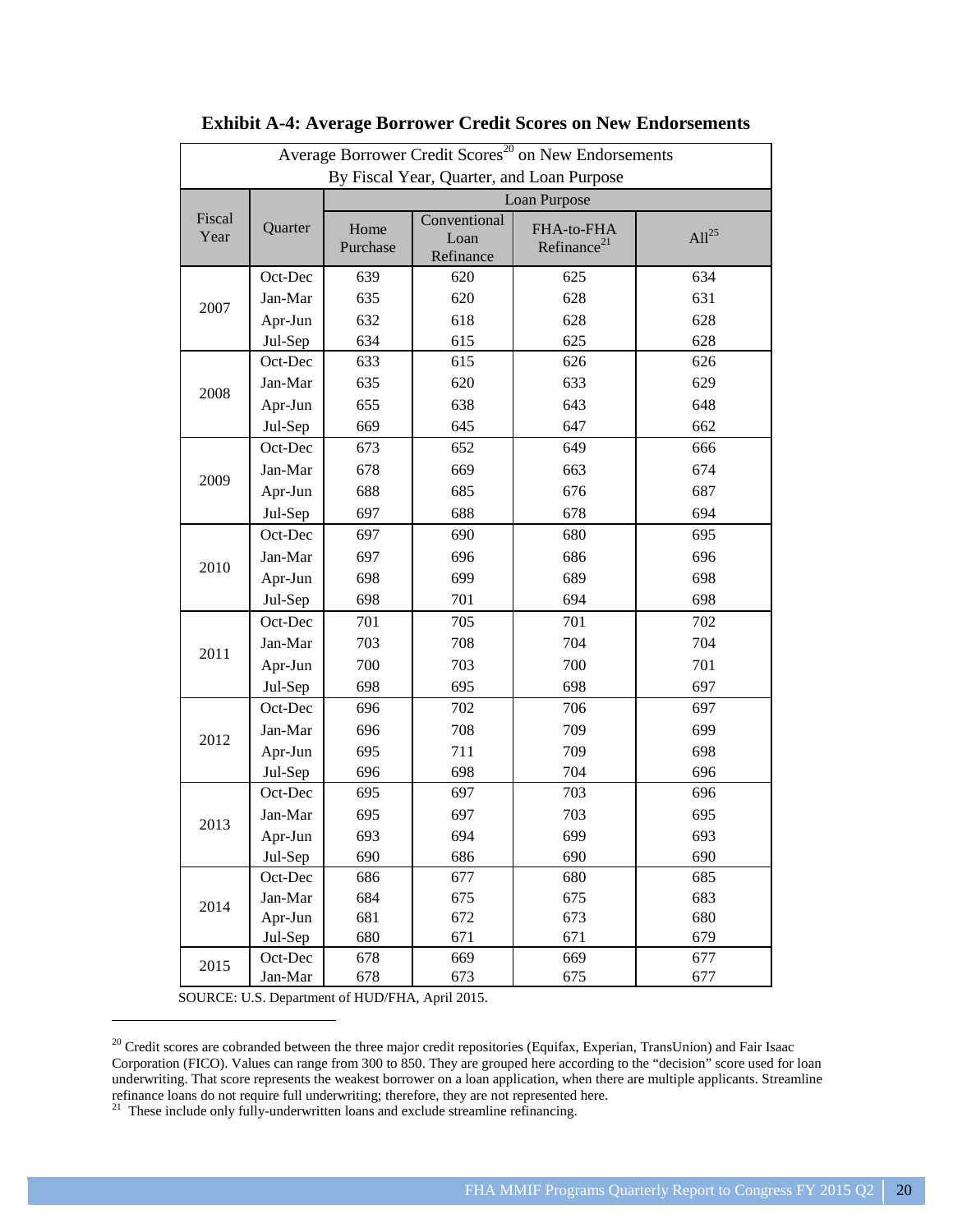| FHA Single-Family Mortgage Insurance                                                   |         |                                                       |       |       |       |  |  |  |
|----------------------------------------------------------------------------------------|---------|-------------------------------------------------------|-------|-------|-------|--|--|--|
| Loan-to-Value (LTV) Ratio <sup>22</sup> Distribution on New Endorsements <sup>23</sup> |         |                                                       |       |       |       |  |  |  |
| By Fiscal Year and Quarter (%)                                                         |         |                                                       |       |       |       |  |  |  |
| Fiscal<br>Year                                                                         |         | <b>LTV</b> Categories                                 |       |       |       |  |  |  |
|                                                                                        | Quarter | (Shares in each row add up to 100%)<br>$96 - 98^{24}$ |       |       |       |  |  |  |
|                                                                                        |         | Up to 80                                              | 81-90 | 91-95 |       |  |  |  |
| 2008                                                                                   | Oct-Dec | 7.78                                                  | 12.07 | 23.23 | 56.93 |  |  |  |
|                                                                                        | Jan-Mar | 8.48                                                  | 13.41 | 25.85 | 52.26 |  |  |  |
|                                                                                        | Apr-Jun | 6.94                                                  | 11.69 | 22.98 | 58.38 |  |  |  |
|                                                                                        | Jul-Sep | 5.77                                                  | 10.28 | 19.61 | 64.34 |  |  |  |
| 2009                                                                                   | Oct-Dec | 6.28                                                  | 11.25 | 21.38 | 61.09 |  |  |  |
|                                                                                        | Jan-Mar | 6.88                                                  | 13.46 | 23.42 | 56.23 |  |  |  |
|                                                                                        | Apr-Jun | 6.41                                                  | 14.38 | 17.73 | 61.48 |  |  |  |
|                                                                                        | Jul-Sep | 6.01                                                  | 15.23 | 11.54 | 67.21 |  |  |  |
|                                                                                        | Oct-Dec | 5.82                                                  | 14.83 | 10.11 | 69.24 |  |  |  |
| 2010                                                                                   | Jan-Mar | 6.86                                                  | 16.89 | 10.89 | 65.37 |  |  |  |
|                                                                                        | Apr-Jun | 5.73                                                  | 12.94 | 9.53  | 71.81 |  |  |  |
|                                                                                        | Jul-Sep | 5.97                                                  | 13.88 | 9.95  | 70.20 |  |  |  |
|                                                                                        | Oct-Dec | 6.21                                                  | 15.87 | 10.95 | 66.97 |  |  |  |
| 2011                                                                                   | Jan-Mar | 7.58                                                  | 16.88 | 10.40 | 65.14 |  |  |  |
|                                                                                        | Apr-Jun | 6.21                                                  | 13.08 | 9.00  | 71.70 |  |  |  |
|                                                                                        | Jul-Sep | 5.21                                                  | 11.03 | 8.80  | 74.97 |  |  |  |
|                                                                                        | Oct-Dec | 5.85                                                  | 12.02 | 9.33  | 72.80 |  |  |  |
| 2012                                                                                   | Jan-Mar | 7.52                                                  | 12.50 | 9.27  | 70.72 |  |  |  |
|                                                                                        | Apr-Jun | 7.67                                                  | 11.34 | 8.96  | 72.04 |  |  |  |
|                                                                                        | Jul-Sep | 5.08                                                  | 9.31  | 9.59  | 76.03 |  |  |  |
|                                                                                        | Oct-Dec | 5.17                                                  | 9.99  | 10.14 | 74.71 |  |  |  |
| 2013                                                                                   | Jan-Mar | 5.97                                                  | 11.52 | 10.77 | 71.73 |  |  |  |
|                                                                                        | Apr-Jun | 5.63                                                  | 10.27 | 9.75  | 74.35 |  |  |  |
|                                                                                        | Jul-Sep | 5.26                                                  | 9.71  | 8.94  | 76.10 |  |  |  |
| 2014                                                                                   | Oct-Dec | 5.58                                                  | 9.94  | 9.00  | 75.47 |  |  |  |
|                                                                                        | Jan-Mar | 6.08                                                  | 10.91 | 9.41  | 73.59 |  |  |  |
|                                                                                        | Apr-Jun | 5.63                                                  | 9.61  | 9.04  | 75.72 |  |  |  |
|                                                                                        | Jul-Sep | 5.46                                                  | 9.46  | 9.13  | 75.95 |  |  |  |
| 2015                                                                                   | Oct-Dec | 6.71                                                  | 10.79 | 8.93  | 73.57 |  |  |  |
|                                                                                        | Jan-Mar | 7.10                                                  | 11.65 | 8.96  | 72.29 |  |  |  |

#### <span id="page-21-0"></span>**Exhibit A-5: Loan-to-Value (LTV) Ratio Distribution on New Endorsements**

SOURCE: U.S. Department of HUD/FHA, April 2015.

<span id="page-21-2"></span><sup>23</sup> Excludes streamline refinance loans.

<span id="page-21-1"></span><sup>&</sup>lt;sup>22</sup> In accordance with statutory requirements for determining eligibility of loans for FHA insurance, HUD measures LTV without including any financed mortgage insurance premium in the loan balance. The upfront insurance premium charged since the start of FY 2011 has been 1.00 percent; for FY 2009 and through March 2010 it was 1.75 percent for fully-underwritten loans and 1.50 percent on streamline refinance loans. The premium rate was temporarily raised to 2.25 percent in April 2010 for all loans and continued for the remainder of FY 2010. Prior to FY 2009, the upfront premium rate varied depending on a number of factors.

<sup>&</sup>lt;sup>24</sup> The statutory maximum LTV since October 1, 2008, is 96.5 percent. Prior to October 1, 2008, the statutory maximum was 97 percent, with higher allowances for borrowers financing loan closing costs into the mortgage balance. If there were such financing, the statutory maximum was between 97 and 98.15 percent, depending on the geographic location and price of the property.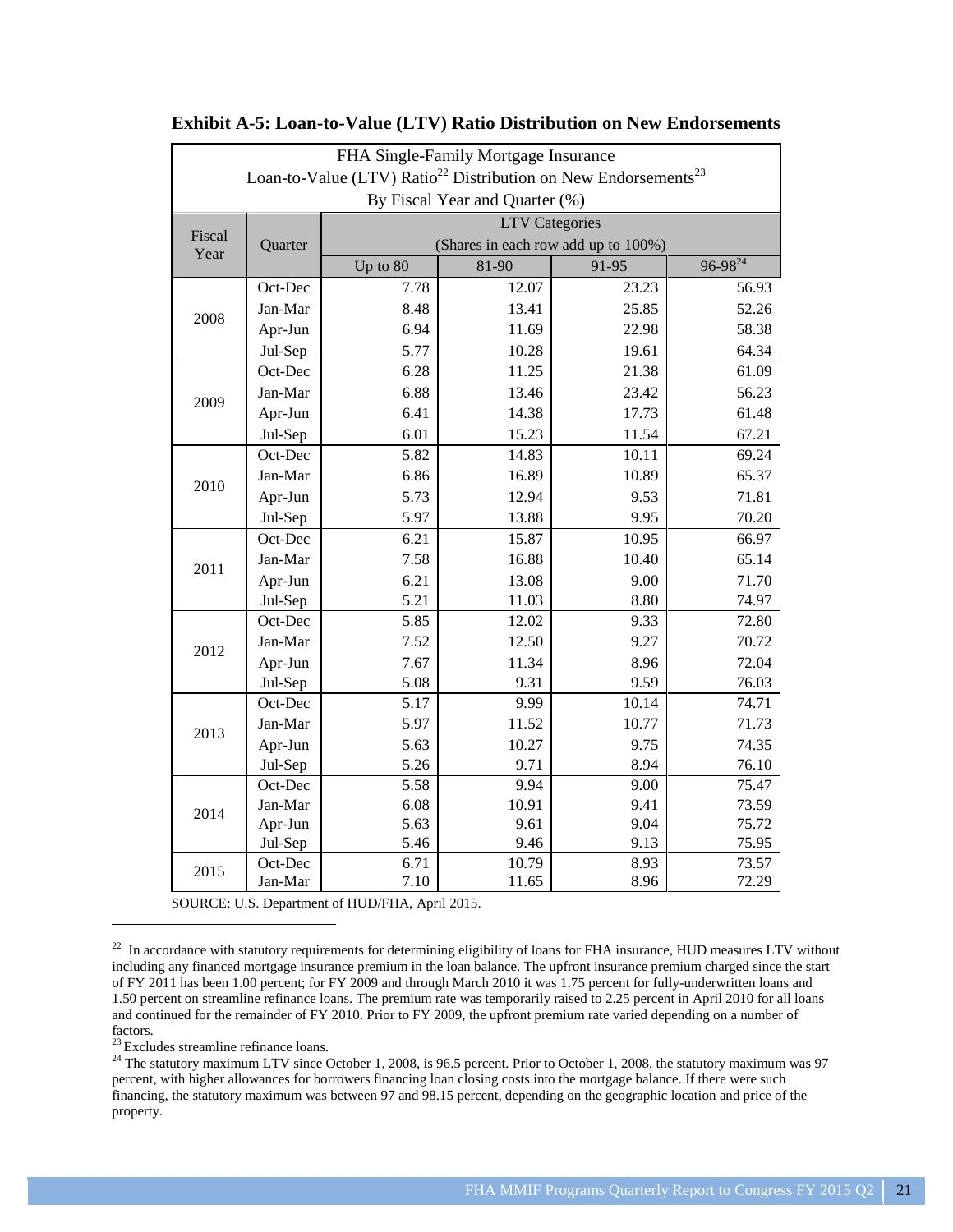| FHA Single-Family Mortgage Insurance                                 |         |                  |                                |                                       |      |  |  |
|----------------------------------------------------------------------|---------|------------------|--------------------------------|---------------------------------------|------|--|--|
| Average Loan-to-Value (LTV) Ratios <sup>25</sup> on New Endorsements |         |                  |                                |                                       |      |  |  |
| By Fiscal Year, Quarter, and Loan Purpose (%)                        |         |                  |                                |                                       |      |  |  |
|                                                                      |         | Loan Purpose     |                                |                                       |      |  |  |
| <b>Fiscal Year</b>                                                   | Quarter | Home<br>Purchase | Conventional Loan<br>Refinance | FHA-to-FHA<br>Refinance <sup>26</sup> | All  |  |  |
|                                                                      | Oct-Dec | 96.0             | 88.8                           | 87.9                                  | 93.1 |  |  |
|                                                                      | Jan-Mar | 96.0             | 88.9                           | 88.3                                  | 92.6 |  |  |
| 2008                                                                 | Apr-Jun | 96.2             | 89.1                           | 88.4                                  | 93.3 |  |  |
|                                                                      | Jul-Sep | 96.1             | 89.2                           | 88.0                                  | 93.9 |  |  |
|                                                                      | Oct-Dec | 96.0             | 89.1                           | 88.8                                  | 93.7 |  |  |
|                                                                      | Jan-Mar | 95.9             | 89.4                           | 89.4                                  | 93.2 |  |  |
| 2009                                                                 | Apr-Jun | 95.7             | 88.6                           | 87.9                                  | 93.1 |  |  |
|                                                                      | Jul-Sep | 95.6             | 86.8                           | 85.8                                  | 93.2 |  |  |
|                                                                      | Oct-Dec | 95.6             | 86.1                           | 85.2                                  | 93.3 |  |  |
|                                                                      | Jan-Mar | 95.5             | 86.2                           | 87.1                                  | 92.9 |  |  |
| 2010                                                                 | Apr-Jun | 95.6             | 85.4                           | 86.9                                  | 93.6 |  |  |
|                                                                      | Jul-Sep | 95.6             | 86.0                           | 88.0                                  | 93.5 |  |  |
|                                                                      | Oct-Dec | 95.6             | 87.1                           | 88.9                                  | 93.2 |  |  |
|                                                                      | Jan-Mar | 95.6             | 85.7                           | 87.7                                  | 92.7 |  |  |
| 2011                                                                 | Apr-Jun | 95.7             | 85.0                           | 86.9                                  | 93.7 |  |  |
|                                                                      | Jul-Sep | 95.9             | 85.3                           | 87.5                                  | 94.3 |  |  |
|                                                                      | Oct-Dec | 96.0             | 85.3                           | 88.8                                  | 94.1 |  |  |
| 2012                                                                 | Jan-Mar | 96.0             | 83.4                           | 88.4                                  | 93.4 |  |  |
|                                                                      | Apr-Jun | 96.0             | 81.8                           | 87.8                                  | 93.3 |  |  |
|                                                                      | Jul-Sep | 96.0             | 83.7                           | 87.7                                  | 94.4 |  |  |
|                                                                      | Oct-Dec | 95.9             | 84.4                           | 87.8                                  | 94.3 |  |  |
| 2013                                                                 | Jan-Mar | 95.9             | 84.6                           | 87.5                                  | 93.9 |  |  |
|                                                                      | Apr-Jun | 95.9             | 84.0                           | 86.5                                  | 94.1 |  |  |
|                                                                      | Jul-Sep | 95.8             | 82.9                           | 85.4                                  | 94.3 |  |  |
|                                                                      | Oct-Dec | 95.7             | 82.1                           | 83.8                                  | 94.2 |  |  |
| 2014                                                                 | Jan-Mar | 95.7             | 82.2                           | 83.4                                  | 94.0 |  |  |
|                                                                      | Apr-Jun | 95.7             | 81.2                           | 83.6                                  | 94.1 |  |  |
|                                                                      | Jul-Sep | 95.7             | 80.7                           | 83.1                                  | 94.2 |  |  |
| 2015                                                                 | Oct-Dec | 95.6             | 79.9                           | 82.9                                  | 93.7 |  |  |
|                                                                      | Jan-Mar | 95.7             | $80.0\,$                       | 84.6                                  | 93.5 |  |  |

#### <span id="page-22-0"></span>**Exhibit A-6: Average Loan-to-Value (LTV) Ratios on New Endorsements**

<span id="page-22-1"></span><sup>&</sup>lt;sup>25</sup> In accordance with statutory requirements for determining eligibility of loans for FHA insurance, HUD measures LTV without including any mortgage insurance premium financed in the loan balance. The upfront insurance premium charged since the start of FY 2011 has been 1.00 percent; for FY 2009 and through March 2010 it was 1.75 percent for fully-underwritten loans and 1.50 percent on streamline refinance loans. The premium rate was temporarily raised to 2.25 percent in April 2010 for all loans and continued for the remainder of FY 2010. Prior to FY 2009, the upfront premium rate varied depending on a number of factors.

<span id="page-22-2"></span> $26$  These include only fully-underwritten loans and exclude streamline refinancing.